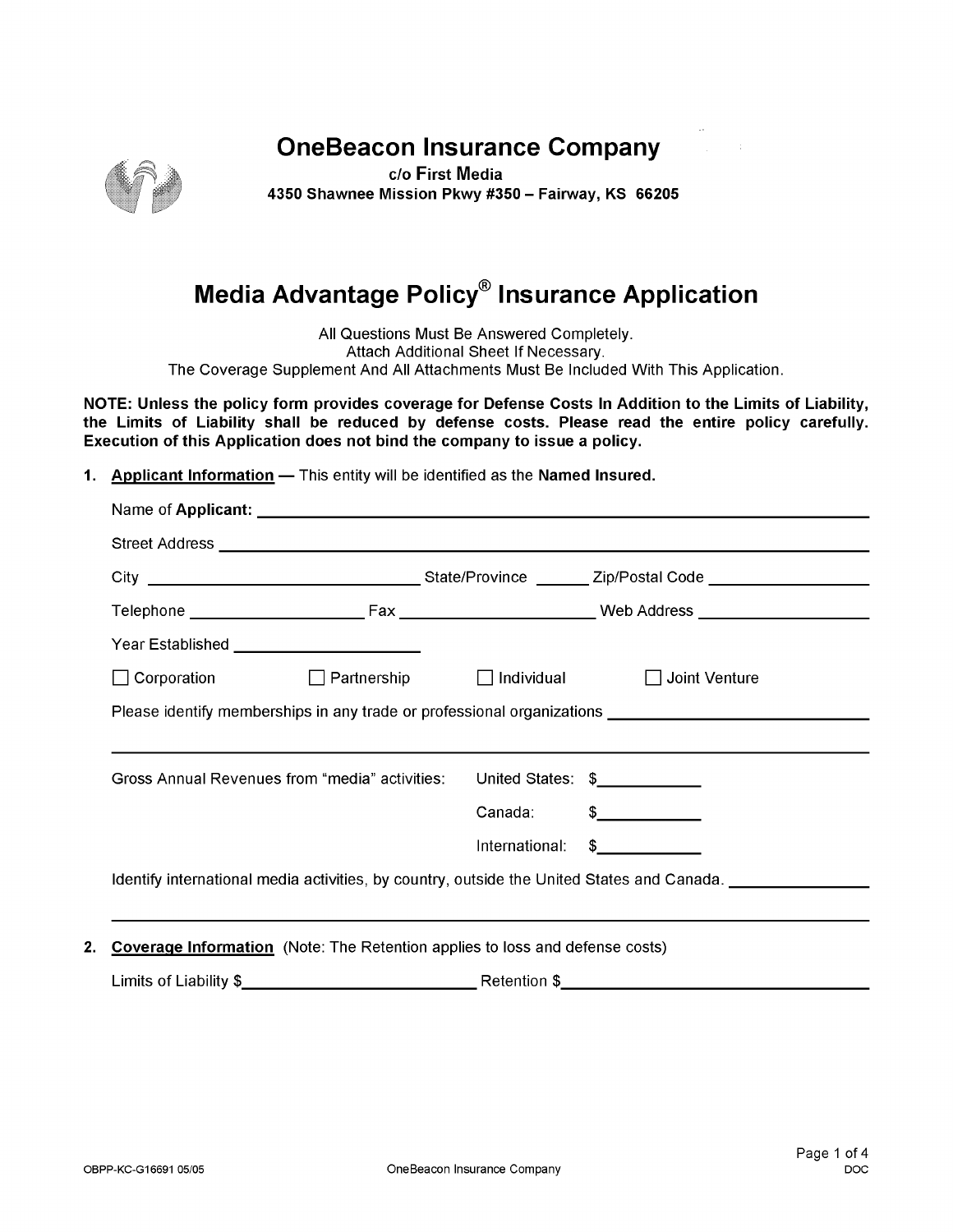### 3. Loss Prevention

| A. Media Counsel                                                                                                                                                                                                                                                                                 |  |                      |                                     |
|--------------------------------------------------------------------------------------------------------------------------------------------------------------------------------------------------------------------------------------------------------------------------------------------------|--|----------------------|-------------------------------------|
|                                                                                                                                                                                                                                                                                                  |  |                      |                                     |
|                                                                                                                                                                                                                                                                                                  |  |                      |                                     |
|                                                                                                                                                                                                                                                                                                  |  |                      |                                     |
|                                                                                                                                                                                                                                                                                                  |  |                      |                                     |
|                                                                                                                                                                                                                                                                                                  |  |                      |                                     |
| Is counsel consulted regarding complaints, editorial procedures, retraction<br>requests, newsgathering or other sensitive issues?<br>Does counsel conduct a review of the content of scheduled media?<br>Is counsel consulted regarding intellectual property issues?<br>Is counsel on retainer? |  | Yes<br>Yes:<br>Yes l | ∣No<br>l No<br>∣No<br>Yes $\Box$ No |
| <b>B.</b> Operations                                                                                                                                                                                                                                                                             |  |                      |                                     |
| Do employees have access to information or training about intellectual<br>property rights, defamation, newsgathering issues, confidential sources and<br>privacy rights?<br>Does the Applicant engage in any online activities?                                                                  |  | $\Box$ Yes $\Box$ No | Yes     No                          |
|                                                                                                                                                                                                                                                                                                  |  |                      |                                     |
| Are employees with responsibility for website content and development<br>trained in respect to intellectual property rights, defamation, newsgathering<br>and privacy rights?                                                                                                                    |  |                      | ∣Yes∣∣No                            |
| Does the Applicant require advertisers and/or advertising agencies to<br>execute hold-harmless agreements regarding the content of advertising?                                                                                                                                                  |  |                      | Yes $\Box$ No                       |
| Does the Applicant utilize third parties to create content for scheduled media?                                                                                                                                                                                                                  |  | Yes    No            |                                     |
| Are third parties required to execute hold-harmless agreements?                                                                                                                                                                                                                                  |  |                      | Yes $\Box$ No                       |
| Are third parties required to provide proof of insurance?                                                                                                                                                                                                                                        |  | $\Box$ Yes $\Box$ No |                                     |
| Do licenses, consents or releases used with freelance writers or other<br>independent contractors extend to the publication or re-publication of<br>articles, photographs or other content on the Internet?                                                                                      |  | Yes $\lceil$         | l No                                |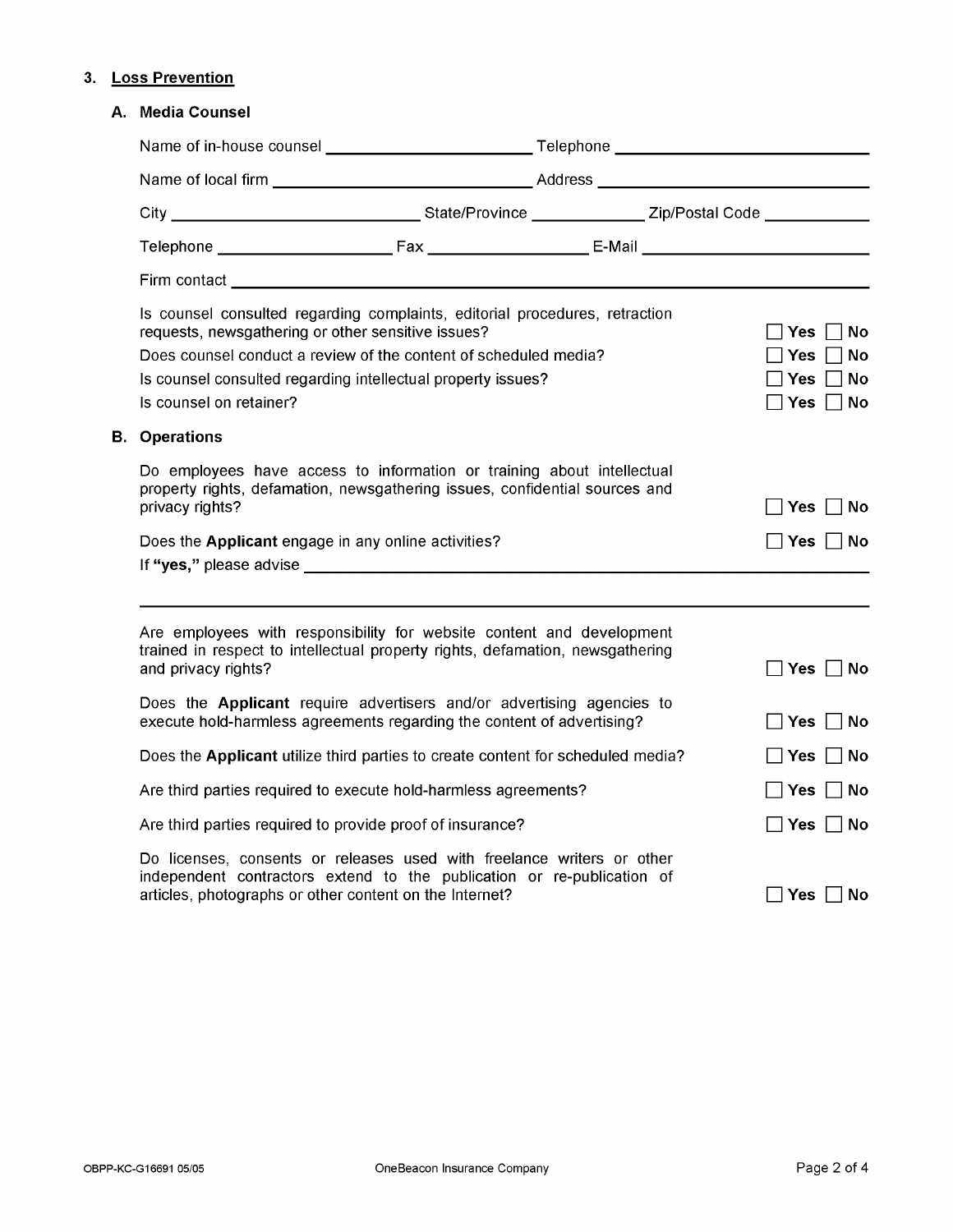#### 4. Insurance and Claim Information

 $\ddot{\phantom{a}}$ 

 $\mathbf{r}$ 

|    | law suit in the past five years?                                                                                                                                                                                                                  | Has the Applicant or any subsidiary been involved in a media liability claim or                                                                                                         |                  |                    | l No<br>∣ Yes ∣   |  |
|----|---------------------------------------------------------------------------------------------------------------------------------------------------------------------------------------------------------------------------------------------------|-----------------------------------------------------------------------------------------------------------------------------------------------------------------------------------------|------------------|--------------------|-------------------|--|
|    | If "yes," please attach complete details including the amount of defense costs, any applicable retention,<br>judgment or settlement. If the claim has not yet been resolved, please provide the amounts for which<br>the claim has been reserved. |                                                                                                                                                                                         |                  |                    |                   |  |
|    | Provide details on an attachment regarding any open claims or litigation resulting from media activities<br>occurring more than five years ago.                                                                                                   |                                                                                                                                                                                         |                  |                    |                   |  |
|    |                                                                                                                                                                                                                                                   | Does the Applicant know of any situation that could give rise to a claim?                                                                                                               |                  |                    | No<br><b>Yes</b>  |  |
|    |                                                                                                                                                                                                                                                   | If "yes," please attach complete details and advise whether the claim has been reported.                                                                                                |                  |                    |                   |  |
|    | (In the State of Missouri, the following question does not apply.)<br>Have any media liability insurers ever canceled or non-renewed coverage?<br>No<br><b>Yes</b>                                                                                |                                                                                                                                                                                         |                  |                    |                   |  |
|    |                                                                                                                                                                                                                                                   |                                                                                                                                                                                         |                  |                    |                   |  |
|    |                                                                                                                                                                                                                                                   | If the Applicant is seeking Subpoena Defense Coverage, please identify how many subpoenas have been<br>served in the past three years involving scheduled media _______________________ |                  |                    |                   |  |
|    |                                                                                                                                                                                                                                                   | Was counsel retained to answer, object or otherwise respond to the subpoena?                                                                                                            |                  |                    | <b>Yes</b><br>No  |  |
|    |                                                                                                                                                                                                                                                   | Has the Applicant had media liability insurance in the past three years?                                                                                                                |                  |                    | ∣No<br><b>Yes</b> |  |
|    |                                                                                                                                                                                                                                                   | If "yes," please identify the following or attach Declarations:                                                                                                                         |                  |                    |                   |  |
|    | <b>Insurer</b>                                                                                                                                                                                                                                    | <b>Policy Limits</b>                                                                                                                                                                    | <b>Retention</b> | <b>Policy Term</b> | Premium           |  |
| 1. |                                                                                                                                                                                                                                                   |                                                                                                                                                                                         |                  |                    |                   |  |
| 2. |                                                                                                                                                                                                                                                   |                                                                                                                                                                                         |                  |                    |                   |  |
| 3. |                                                                                                                                                                                                                                                   |                                                                                                                                                                                         |                  |                    |                   |  |
|    |                                                                                                                                                                                                                                                   |                                                                                                                                                                                         |                  |                    |                   |  |

### **Fraud Warning**

Any person who knowingly and with intent to defraud any insurance company or another person files an application of insurance containing any materially false information, or conceals, for the purpose of misleading, information concerning any fact material thereto, commits a fraudulent insurance act, which is a crime and subjects the person to criminal and (NY: substantial) civil penalties. In Maine and Virginia, insurance benefits may also be denied.

PLEASE NOTE: THIS FRAUD WARNING DOES NOT APPLY TO INSURANCE GOVERNED BY THE LAWS OF CANADA.

The statements made in this Application for insurance, the Coverage Supplement and in any attachments are true and correct to the best of my knowledge.

| Applicant |                                  | Title |  |
|-----------|----------------------------------|-------|--|
|           | (Director, Partner or Principal) |       |  |
| Signature |                                  | Date  |  |
|           |                                  |       |  |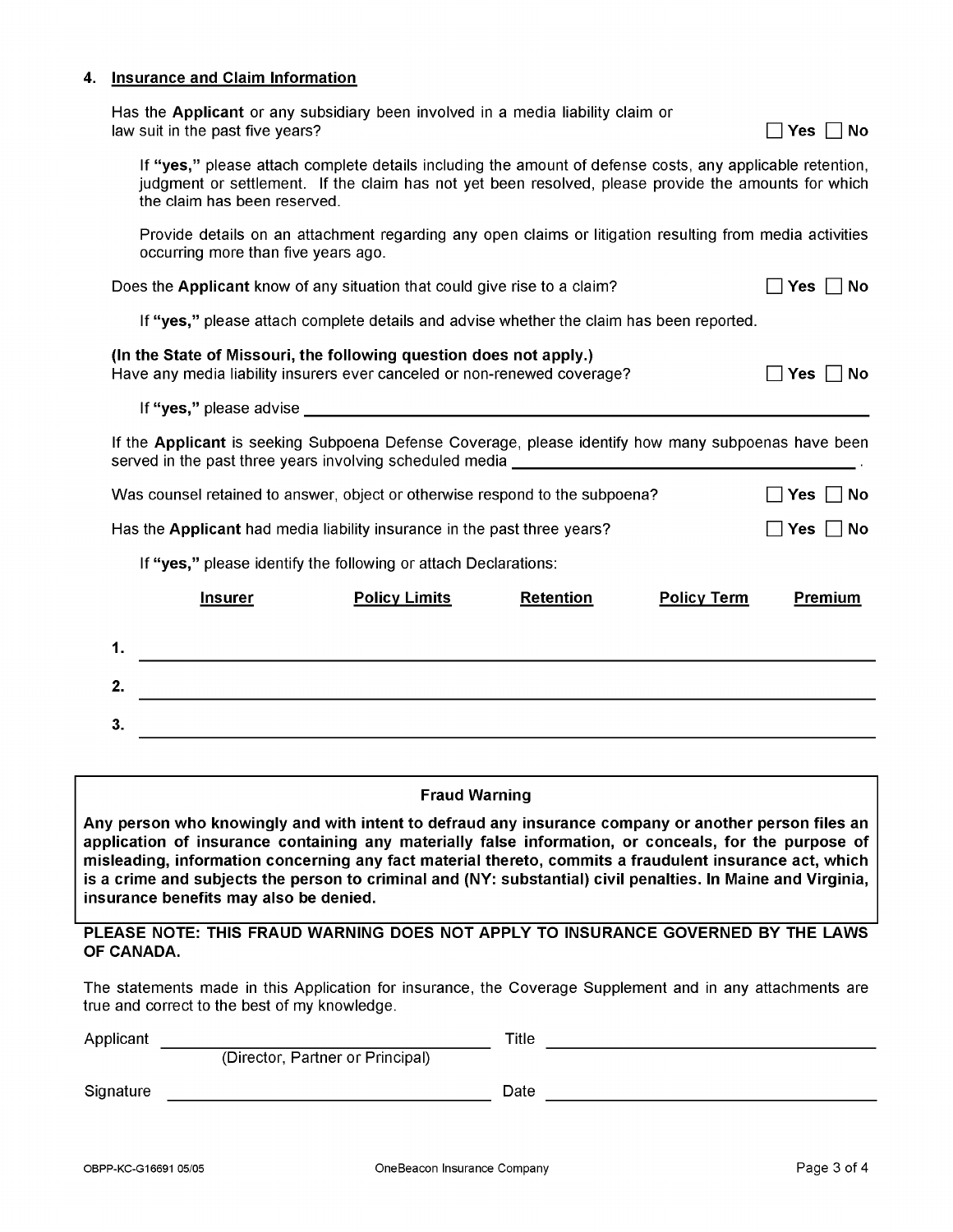$\sim 10^{-1}$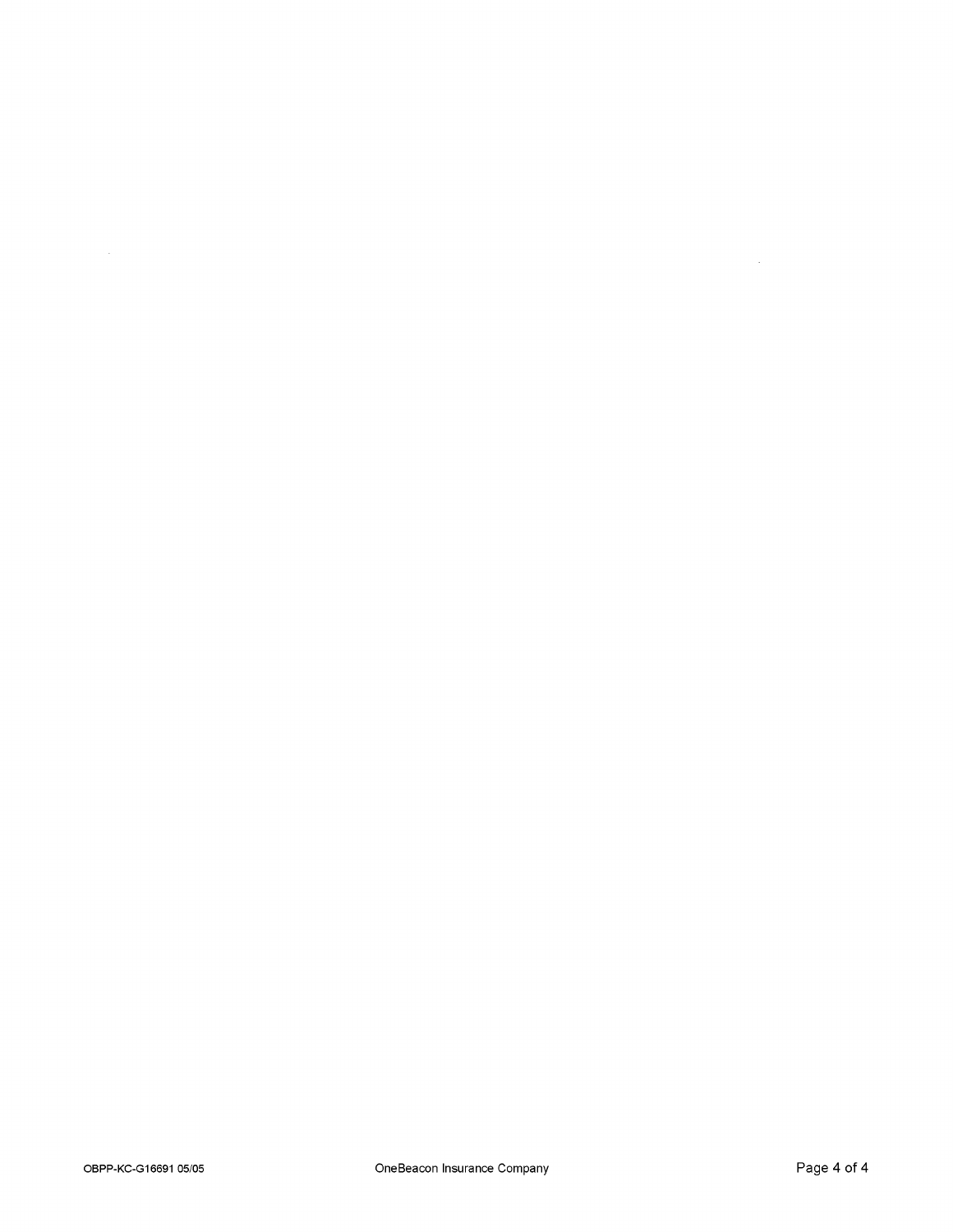

c/o First Media

4350 Shawnee Mission Pkwy #350 - Fairway, KS 66205

# Media Advantage Policy®

Author Supplement

| 1. | Name of Applicant                                                                                                                                                                                                              |                                                                                                          |            |    |
|----|--------------------------------------------------------------------------------------------------------------------------------------------------------------------------------------------------------------------------------|----------------------------------------------------------------------------------------------------------|------------|----|
| 2. | Scheduled Book, Article, Monograph or Play ("work")                                                                                                                                                                            |                                                                                                          |            |    |
|    |                                                                                                                                                                                                                                |                                                                                                          |            |    |
|    |                                                                                                                                                                                                                                |                                                                                                          |            |    |
|    |                                                                                                                                                                                                                                |                                                                                                          |            |    |
|    | Non-Fiction $\Box$<br>Fiction $\Box$                                                                                                                                                                                           | Advance Paid by Publisher \$                                                                             |            |    |
|    | Projected publication or production date example and an example of the state of the state of the state of the state of the state of the state of the state of the state of the state of the state of the state of the state of |                                                                                                          |            |    |
|    | Had the work been scheduled for earlier publication or production?                                                                                                                                                             | If "yes," please advise as to the reason(s) for the delay $\overline{\phantom{a}}$                       | <b>Yes</b> | No |
|    | Have galley copies of the work been distributed?                                                                                                                                                                               |                                                                                                          | <b>Yes</b> | No |
|    | Number of copies to be published or distributed during policy term:<br>Hardback ____________________                                                                                                                           | Paperback __________________________                                                                     |            |    |
|    | Is merchandising planned in connection with the work?                                                                                                                                                                          |                                                                                                          | <b>Yes</b> | No |
| 3. |                                                                                                                                                                                                                                |                                                                                                          |            |    |
|    |                                                                                                                                                                                                                                |                                                                                                          |            |    |
| 4. | materials?                                                                                                                                                                                                                     | Has the work been listed in a publisher's book catalog or in other promotional                           | Yes        | No |
| 5. | <b>Revisions to the Work</b>                                                                                                                                                                                                   |                                                                                                          |            |    |
|    | Will the work be revised or republished during the policy term?                                                                                                                                                                | If "yes," please advise if the work will be condensed, serialized or revised and the number of copies to | <b>Yes</b> | No |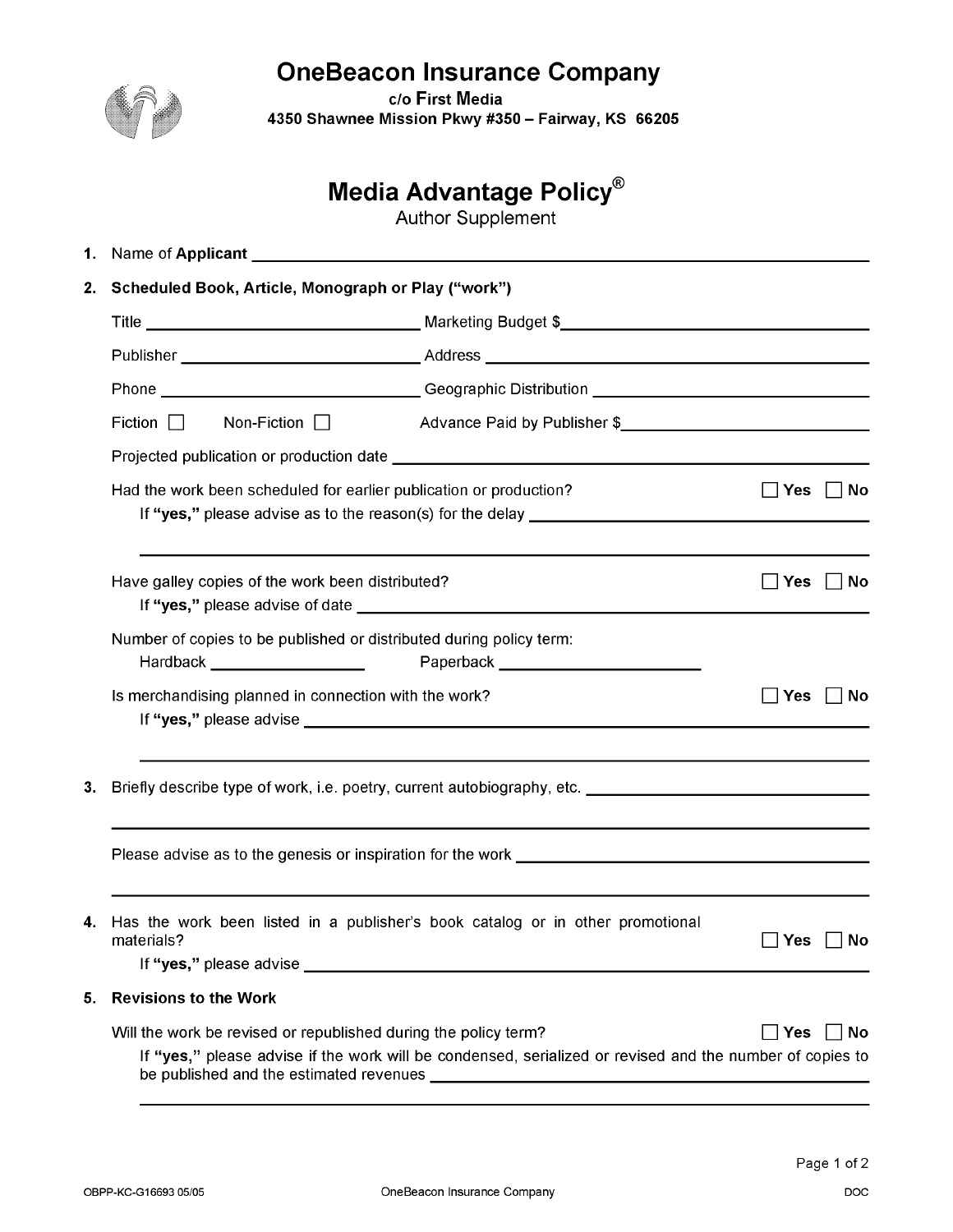### 6. Loss Prevention

|    | Has the work been reviewed by counsel?                                                                                                                                                             | No<br>Yes        |
|----|----------------------------------------------------------------------------------------------------------------------------------------------------------------------------------------------------|------------------|
|    | Have consents been procured for unoriginal material contained in the work?<br>If "no," please advise                                                                                               | <b>Yes</b><br>No |
|    | If the work is non-fiction or based upon factual events, have efforts been<br>made to verify the accuracy of information provided by sources?                                                      | Yes<br>Nο        |
|    | If the work is fictional, but based upon actual events, persons or<br>circumstances, please advise what precautions have been made to conceal<br>or protect the true identities of those involved. |                  |
|    | Has counsel reviewed the precautions taken to protect identities?                                                                                                                                  | <b>Yes</b><br>Nο |
|    | Does any aspect of the work rely upon statements made by confidential sources?<br>If "yes," please describe the efforts made to corroborate such statements                                        | ∣ Yes<br>No      |
|    | Will the publisher fact-check the work?                                                                                                                                                            | <b>Yes</b><br>N٥ |
| 7. | <b>Attachments</b>                                                                                                                                                                                 |                  |
|    | Please submit the following information to complete your Application:                                                                                                                              |                  |
|    | Resume of author's literary experience;<br>✔                                                                                                                                                       |                  |

- $\triangleright$  Copy of the publishing contract;
- An opinion letter from counsel regarding content of manuscript and legal exposure; and
- ↓ Copy of manuscript or description outlining storyline and background setting.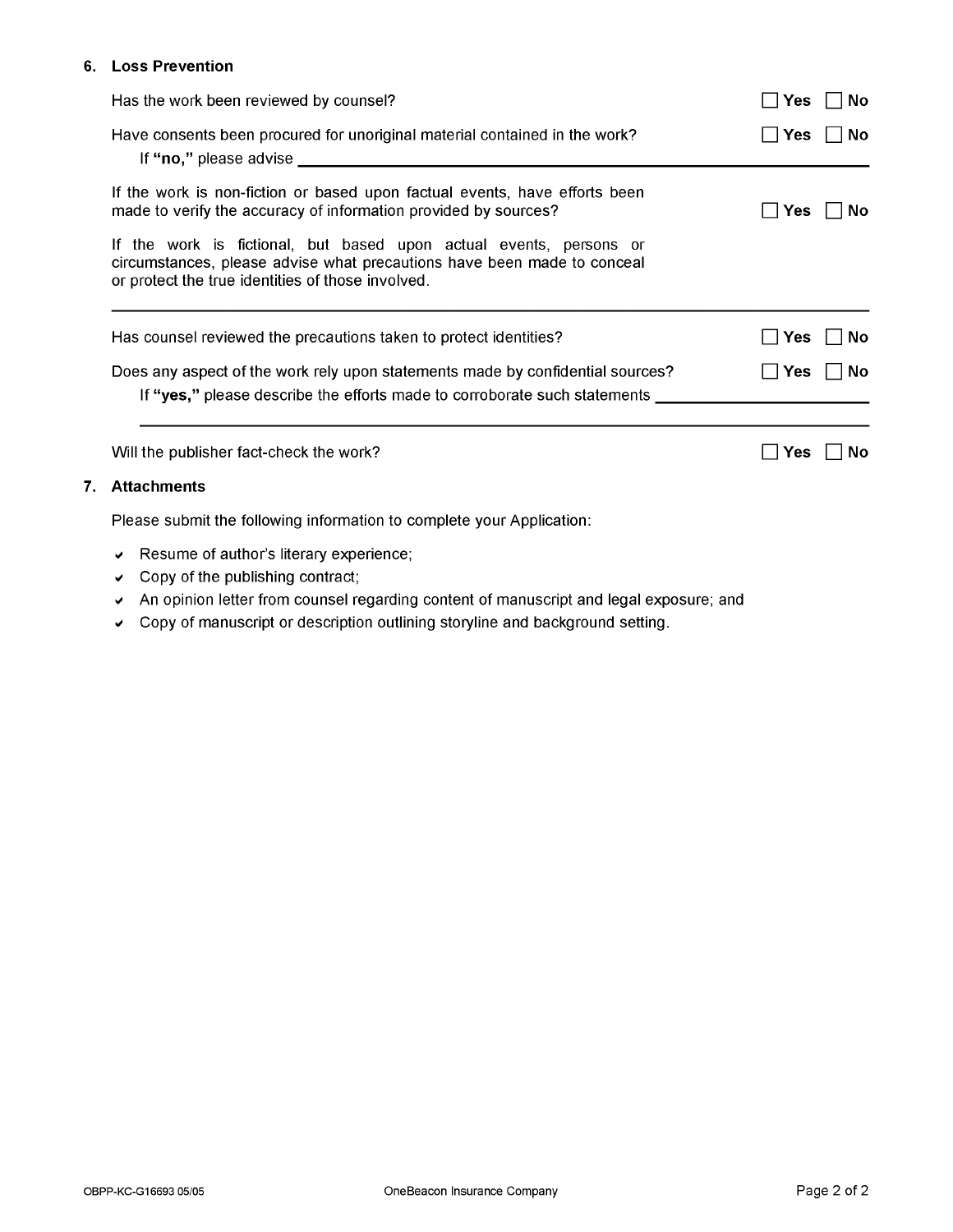

c/o First Media

4350 Shawnee Mission Pkwy #350 - Fairway, KS 66205

# Media Advantage Policy®

**Book Publisher Supplement** 

- 1. Name of Applicant \_\_\_\_\_\_\_\_\_
- 2. Identify all subsidiaries, including trade names, and joint ventures to be insured and advise of the relationship to Applicant <u> 1989 - John Stein, amerikansk politiker (</u>

### 3. Book Publishing:

Identify the type of books to be insured and assign a percentage:

| Autobiography             | $\%$ | Fiction                                                               | % | Law & Justice              | %  |
|---------------------------|------|-----------------------------------------------------------------------|---|----------------------------|----|
| Celebrity                 | ℅    | <b>Health &amp; Fitness</b>                                           | ℅ | Medical                    | %  |
| Children's                | ℅    | <b>Historical Biography</b>                                           | ℅ | <b>Personal Betterment</b> | %  |
| <b>Classics</b>           | ℅    | How-to General                                                        | ℅ | Political                  | %  |
| <b>Current Biography</b>  | ℅    | How-to Technical                                                      | % | Reference                  | %  |
| Economics & Finance       | ℅    | <b>Hobbies</b>                                                        | % | Social Commentary          | %  |
| <b>Education Textbook</b> | %    | Investigative                                                         | % | Travel                     | %  |
| Other                     | %    | Please describe                                                       |   |                            |    |
|                           |      |                                                                       |   |                            |    |
|                           |      | Are any of the books investigative works or unauthorized biographies? |   | Yes                        | No |

### 4. Foreign Language Publications:

| Geographic Area |
|-----------------|
|                 |
|                 |
|                 |
|                 |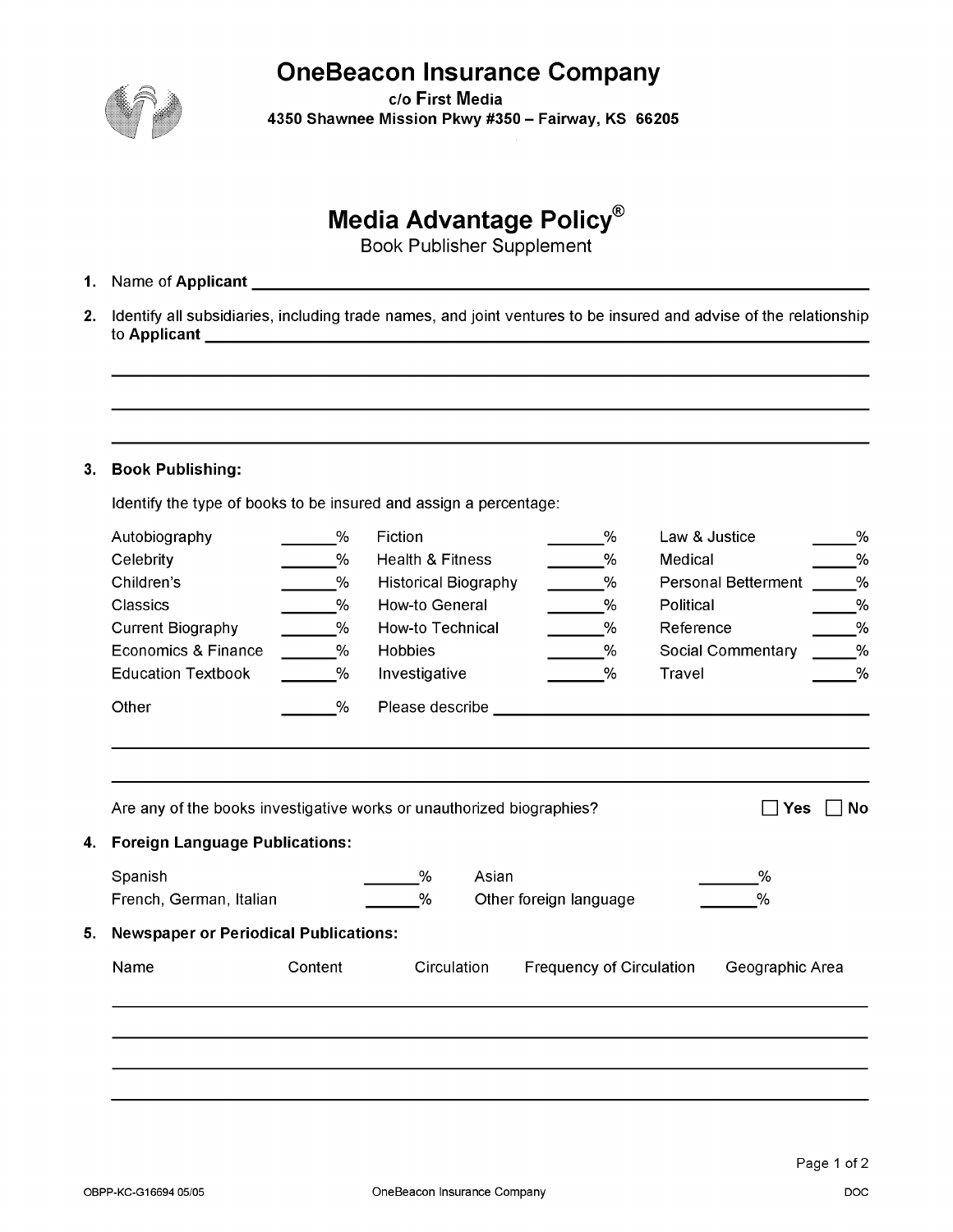### 6. For current year, please specify number of:

|    | original titles _____________________                                                                                                                                                                                                                                                                                                                                           |                                             | reprints _______________________                    |                                        |                            |
|----|---------------------------------------------------------------------------------------------------------------------------------------------------------------------------------------------------------------------------------------------------------------------------------------------------------------------------------------------------------------------------------|---------------------------------------------|-----------------------------------------------------|----------------------------------------|----------------------------|
|    |                                                                                                                                                                                                                                                                                                                                                                                 |                                             |                                                     |                                        |                            |
| 7. | <b>Sources of Revenue - Gross Annual Sales:</b>                                                                                                                                                                                                                                                                                                                                 |                                             |                                                     |                                        |                            |
|    | Publishing<br>\$<br>Reprints<br>\$<br><b>Distribution</b><br>\$<br>Other<br>\$                                                                                                                                                                                                                                                                                                  |                                             | <b>Subsidiary Rights</b><br>CD-ROM<br>Books on Tape | \$<br>\$                               |                            |
|    | <b>Annual Advertising Budget:</b>                                                                                                                                                                                                                                                                                                                                               | \$.                                         |                                                     |                                        |                            |
|    | Total Gross Annual Sales by Country:                                                                                                                                                                                                                                                                                                                                            | United States:<br>Canada:<br>International: | $\frac{1}{2}$<br>$\frac{1}{2}$<br>$\frac{1}{2}$     |                                        |                            |
| 8. | <b>Book Publishing Operations and Loss Prevention:</b>                                                                                                                                                                                                                                                                                                                          |                                             |                                                     |                                        |                            |
|    | Are independent contractors utilized in respect to book publishing and<br>promotion, such as fact-checkers, illustration and advertising?<br>Do such individuals execute hold harmless or indemnity agreements?<br>Are fact-checkers utilized to verify content accuracy?<br>Is there a procedure for clearing book titles?<br>Are authors required to indemnify the publisher? |                                             |                                                     | Yes<br>Yes<br>Yes<br>Yes<br><b>Yes</b> | No<br>No<br>No<br>No<br>No |
| 9. | <b>Author's Coverage:</b>                                                                                                                                                                                                                                                                                                                                                       |                                             |                                                     |                                        |                            |
|    | Is coverage needed for authors?                                                                                                                                                                                                                                                                                                                                                 |                                             |                                                     | Yes                                    | Nο                         |
|    | 10. Attachments - Please submit the following information to complete your Application:                                                                                                                                                                                                                                                                                         |                                             |                                                     |                                        |                            |
|    | Current financial statement or corporate annual report;<br>Current catalog or list of titles, periodicals and "other media";<br>Promotional materials regarding the services or operations of Applicant;<br>Copies of standard hold harmless agreements utilized with independent contractors;<br>✔                                                                             |                                             |                                                     |                                        |                            |

- Copies of standard author contract;
- ↓ Copy of standard publisher-distributor agreements; and
- If new operation, please include resumes of principals.

OBPP-KC-G16694 05/05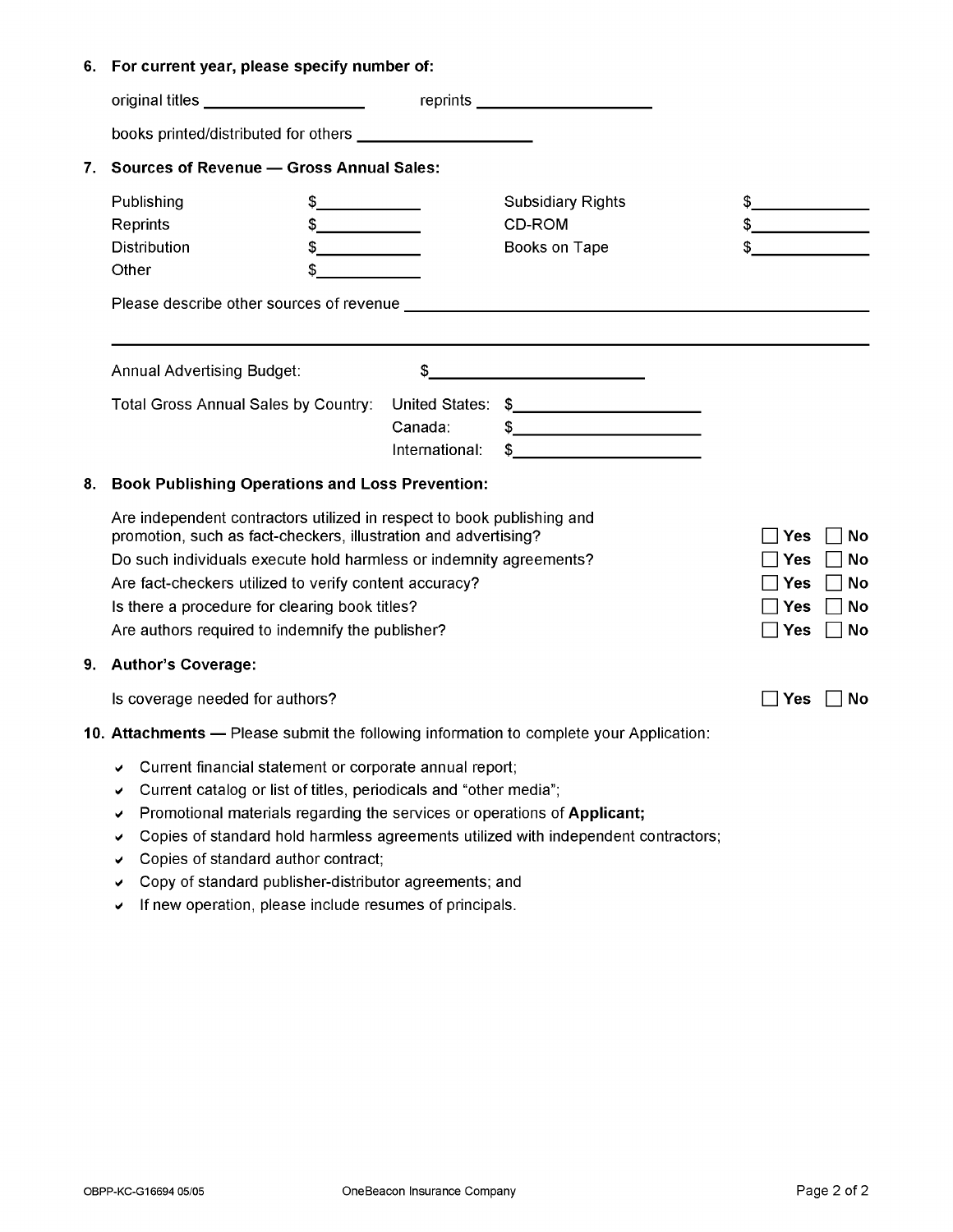

c/o First Media 4350 Shawnee Mission Pkwy #350 - Fairway, KS 66205

# **MEDIA ADVANTAGE POLICY®**

Broadcaster Supplement - Radio, Television and Cable

### 

2. Identify all subsidiaries, including trade names, and joint ventures to be insured by the policy:

### 3. Scheduled Television and Cable Stations

For television, please provide highest hourly advertising rate and for cable, please identify the number of subscribers:

|    | <b>Station and Location</b>      | Years in Operation    | <b>Highest Hourly</b><br><b>Advertising Rate</b> |                         | Number of<br><b>Subscribers</b> | Station<br>Revenues |
|----|----------------------------------|-----------------------|--------------------------------------------------|-------------------------|---------------------------------|---------------------|
|    |                                  |                       |                                                  |                         |                                 |                     |
| 4. | <b>Scheduled Radio Stations:</b> |                       |                                                  |                         |                                 |                     |
|    | Call Letters and Location        | Years in<br>Operation | <b>Highest Rate</b><br>60-Second Spot            | Percentage<br>Simulcast | Format                          | Station<br>Revenues |
|    |                                  |                       |                                                  |                         |                                 |                     |

### 5. Broadcast Programming - Indicate percentage of programming that is:

| Original Programming (excluding news)              |         | % |
|----------------------------------------------------|---------|---|
| Percentage that is: a) Prerecorded                 |         | % |
|                                                    | b) Live | % |
| Network Programming                                |         | % |
| Purchased or Leased Programming                    |         | % |
| Percent provided by a syndicate or feature service | ℅       |   |
| Percent provided by independent contractors        | ℅       |   |
| Original Local News Programming                    |         | ℅ |
| News Content Provided by a Wire Service            |         | % |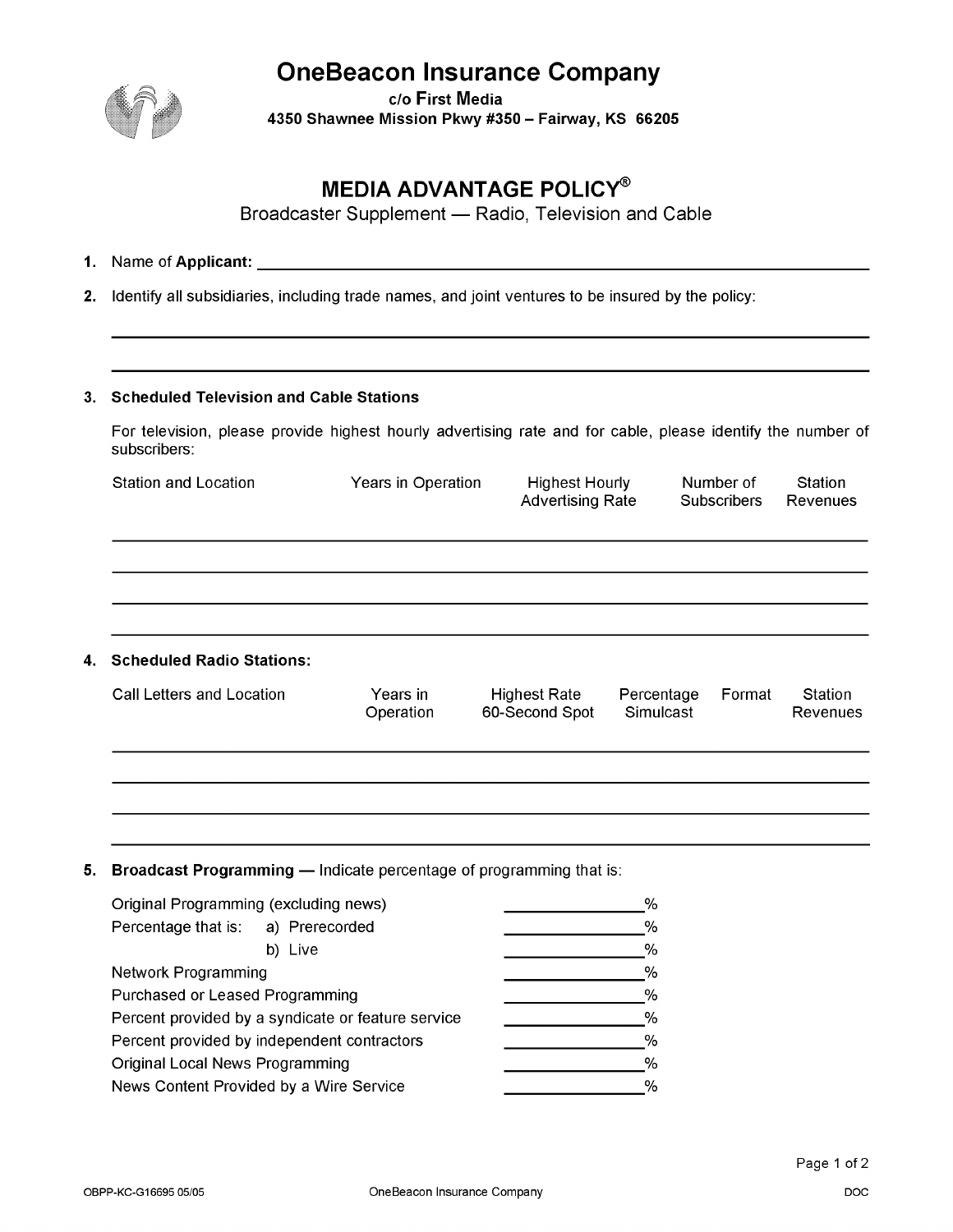| 6. | <b>Broadcast Format</b> — Indicate percentage of format that is:                                                                                                                                                                                                    |                                                                      |              |                      |
|----|---------------------------------------------------------------------------------------------------------------------------------------------------------------------------------------------------------------------------------------------------------------------|----------------------------------------------------------------------|--------------|----------------------|
|    | Educational                                                                                                                                                                                                                                                         | %                                                                    |              |                      |
|    | <b>Public Broadcasting</b>                                                                                                                                                                                                                                          | %                                                                    |              |                      |
|    | <b>Religious Content</b>                                                                                                                                                                                                                                            | %<br><u> 1980 - Johann Barn, mars an t-Amerikaansk kommunister (</u> |              |                      |
|    | Controversial                                                                                                                                                                                                                                                       | %<br><u> 1980 - Johann Barn, mars eta bainar e</u>                   |              |                      |
|    | Sports                                                                                                                                                                                                                                                              | %                                                                    |              |                      |
|    |                                                                                                                                                                                                                                                                     | %                                                                    |              |                      |
|    | Foreign Language Broadcasting                                                                                                                                                                                                                                       |                                                                      |              | ]Yes   No            |
|    | Spanish ______% Asian ______% Middle Eastern _______%                                                                                                                                                                                                               | French %<br>%                                                        |              |                      |
| 7. | Do any of the stations produce programming for stations not owned or                                                                                                                                                                                                |                                                                      |              |                      |
|    | operated by the Applicant?                                                                                                                                                                                                                                          |                                                                      | l Yes        | No                   |
|    |                                                                                                                                                                                                                                                                     |                                                                      |              |                      |
|    | Does Applicant employ any "shock jocks" or air controversial                                                                                                                                                                                                        |                                                                      |              |                      |
|    | programming?                                                                                                                                                                                                                                                        |                                                                      | $\sqcap$ Yes | ∣No                  |
|    | If "yes," describe: $\sqrt{2\pi}$ describe: $\sqrt{2\pi}$ describe: $\sqrt{2\pi}$ describe: $\sqrt{2\pi}$ describe: $\sqrt{2\pi}$ describe: $\sqrt{2\pi}$ describe: $\sqrt{2\pi}$ describe: $\sqrt{2\pi}$ describe: $\sqrt{2\pi}$ describe: $\sqrt{2\pi}$ describe: |                                                                      |              |                      |
|    |                                                                                                                                                                                                                                                                     |                                                                      |              |                      |
|    | Does applicant "podcast" any programming?                                                                                                                                                                                                                           |                                                                      |              | $Yes \mid \text{No}$ |
|    |                                                                                                                                                                                                                                                                     |                                                                      |              |                      |
| 8. | <b>Operations and Loss Prevention</b>                                                                                                                                                                                                                               |                                                                      |              |                      |
|    | Are delay devices utilized for live programming?                                                                                                                                                                                                                    |                                                                      | Yes          | No                   |
|    | Are license fees paid to music licensing societies and organizations?                                                                                                                                                                                               |                                                                      | Yes          | No                   |
|    | Is music web cast over the Internet?                                                                                                                                                                                                                                |                                                                      | <b>Yes</b>   | No                   |
|    | If "yes," are web casting statutory licenses procured?                                                                                                                                                                                                              |                                                                      | Yes          | No                   |
|    | Do news reporters engage in investigative or undercover reporting?                                                                                                                                                                                                  |                                                                      | Yes          | No                   |
|    | Do news reporters use hidden cameras or microphones?                                                                                                                                                                                                                |                                                                      | Yes          | No                   |
|    | Do reporters participate in "ride-alongs" with law enforcement or emergency<br>medical services personnel?                                                                                                                                                          |                                                                      | ∣ Yes        | No                   |
|    | Is there a procedure in place regarding the recycling of file footage, notes,<br>tapes or electronic versions thereof?                                                                                                                                              |                                                                      | <b>Yes</b>   | No                   |
|    | Is there a policy regarding the use of confidential sources?                                                                                                                                                                                                        |                                                                      | <b>Yes</b>   | No                   |
|    | Is there a policy regarding correction and retraction requests?                                                                                                                                                                                                     |                                                                      | <b>Yes</b>   | No                   |
|    | Do in-house advertising departments utilize limitation of liability clauses?                                                                                                                                                                                        |                                                                      | <b>Yes</b>   | No                   |
| 9. | <b>Attachments</b>                                                                                                                                                                                                                                                  |                                                                      |              |                      |

Please submit the following information to complete your Application:

- U Current financial statement or corporate annual report;
- Promotional materials regarding the services or operations of Applicant;
- Advertising rate card;
- Copy of standard hold-harmless agreements utilized with independent contractors and advertisers; and
- $\triangleright$  If a new operation, resumes of principals.
- Current programming schedule.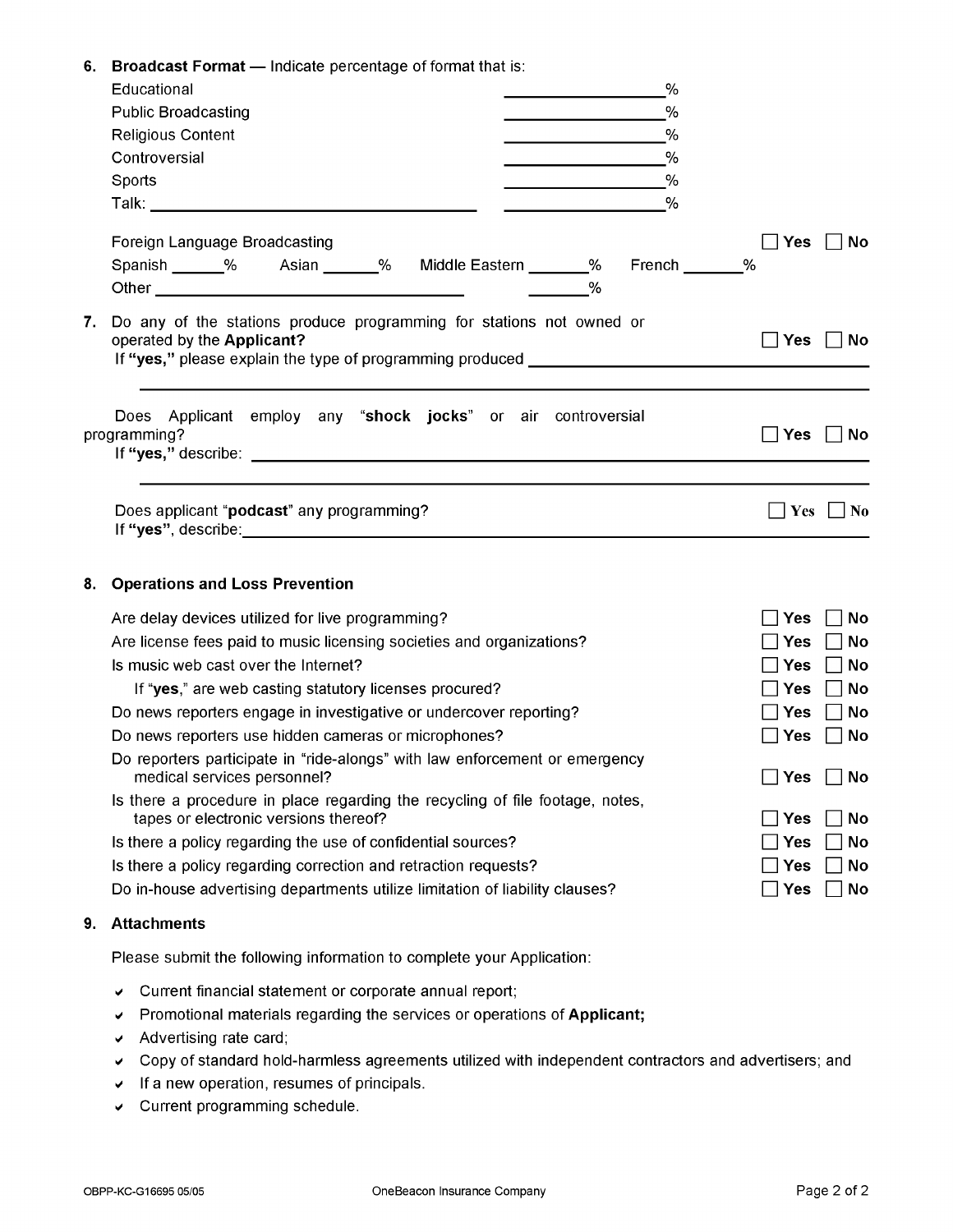

c/o First Media 4350 Shawnee Mission Pkwy #350 - Fairway, KS 66205

### **MEDIA ADVANTAGE POLICY®**

**Cable Television Operator Supplement** 

### 

2. Identify all subsidiaries, including trade names, and joint ventures to be insured by the policy:

### 3. Cable Systems - Please attach separate sheet, if necessary.

| System and Location | Years in l<br>Operation | Number of<br>Access<br>Channels | Number of<br><b>Subscribers</b> | Annual<br>Revenues | Geographic<br><b>Regions Served</b> |
|---------------------|-------------------------|---------------------------------|---------------------------------|--------------------|-------------------------------------|
|                     |                         |                                 |                                 |                    |                                     |
|                     |                         |                                 |                                 |                    |                                     |

### 4. Originated Programming:

Please identify programming produced by Applicant and identify the cable system through which it is 

| Total hours of original programming per week                                                                       |                |
|--------------------------------------------------------------------------------------------------------------------|----------------|
| Do cable systems share original programming?<br>If "yes," to above, please identify percentage of duplication<br>℅ | i Yes<br>l INo |
| Is original programming syndicated?                                                                                | ⊦ Yes<br>No.   |
| Does the Applicant produce local news coverage?<br>If "yes," indicate percentage: $\frac{9}{2}$                    | ⊦ TYes<br>∣No  |
| <b>Access Channels</b>                                                                                             |                |
| Hours of daily broadcasts by access channels                                                                       |                |
| Please describe access procedure                                                                                   |                |

5.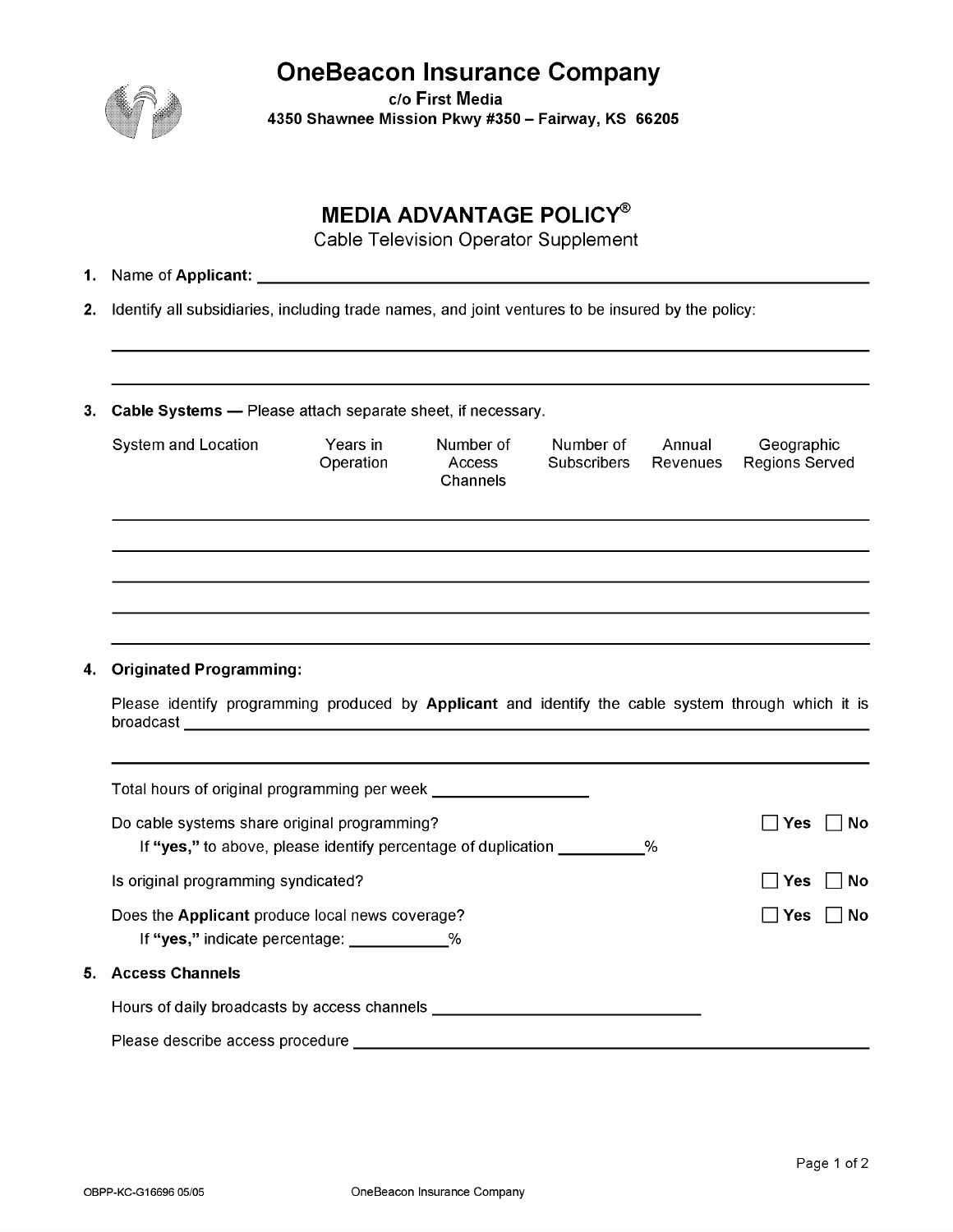### 6. Leased Channels

|    | Please identify percentage of leased channels<br>%                                                                                                                    |                          |                  |
|----|-----------------------------------------------------------------------------------------------------------------------------------------------------------------------|--------------------------|------------------|
|    | Is the user required to execute a written hold harmless agreement and indemnify the<br>cable operator?                                                                | <b>Yes</b>               | Nο               |
| 7. | <b>Loss Prevention</b>                                                                                                                                                |                          |                  |
|    | Do program producers comply with music licensing and other requirements to<br>protect the intellectual property rights of third parties?                              | <b>Yes</b>               | No.              |
|    | Do local news reporters engage in investigative or undercover reporting?                                                                                              | <b>Yes</b>               | No.              |
|    | Is a procedure in place for responding to complaints?                                                                                                                 | <b>Yes</b>               | No.              |
|    | Are infomercials or other paid advertisements broadcast over the <b>Applicant's</b> cable<br>system(s)?<br>If "yes," do the vendors execute hold-harmless agreements? | <b>Yes</b><br><b>Yes</b> | No.<br><b>No</b> |
|    | Do in-house advertising departments utilize limitation of liability clauses?                                                                                          | <b>Yes</b>               | Nο               |
|    |                                                                                                                                                                       |                          |                  |

### 8. Attachments

Please submit the following information to complete your Application:

- Current corporate annual report or financial statement;
- List of stations carried on each cable system and program schedule;
- Promotional materials regarding the services or operations of Applicant;
- Copy of standard hold harmless agreements utilized with vendors, program producers and advertisers;

 $\bar{z}$ 

- Copy of standard channel use or lease agreement;
- $\checkmark$  If new operation, resumes of principals.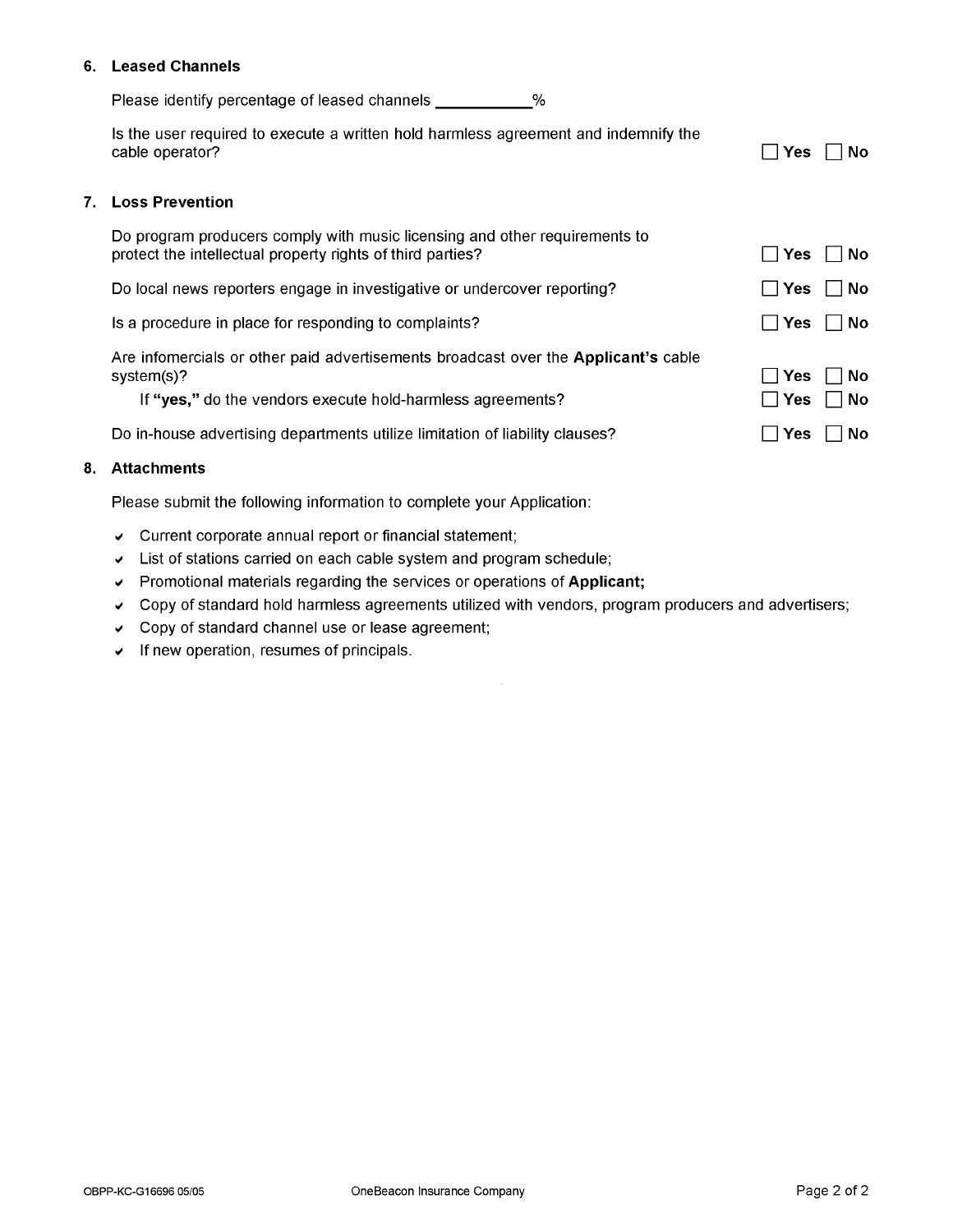c/o First Media 4350 Shawnee Mission Pkwy #350 - Fairway, KS 66205

# Media Advantage Policy®

**Commercial Printing Supplement** 

| 3. | Number of Employees __________________                                                         |                |                                |                  |
|----|------------------------------------------------------------------------------------------------|----------------|--------------------------------|------------------|
| 4. |                                                                                                |                |                                |                  |
| 5. | Gross Billings: Printing \$______________ Distribution \$______________ Design \$_____________ |                |                                |                  |
| 6. | Annual Gross Revenues (or billings):                                                           | United States: | $\frac{1}{2}$                  |                  |
|    |                                                                                                | Canada:        | $\frac{1}{2}$                  |                  |
|    |                                                                                                | International: |                                |                  |
| 7. | Average Print Job: \$                                                                          |                |                                |                  |
| 8. | <b>Business Operations</b>                                                                     |                |                                |                  |
| а. | Please identify types of printed materials:                                                    |                |                                |                  |
|    | Advertising/Publication Inserts                                                                | %              | <b>Lottery Tickets</b>         | %                |
|    | <b>Architectural Blueprints</b>                                                                | $\%$           | <b>Mailing Labels</b>          | %                |
|    | <b>Books</b>                                                                                   | %              | Newsletters/Newspapers         | %                |
|    | <b>Brochures</b>                                                                               | %              | Package Design                 | %                |
|    | <b>Business Forms</b>                                                                          | %              | Pamphlets/Flyers               | %                |
|    | Catalogs                                                                                       | %              | Periodicals/Magazines          | %                |
|    | Checks                                                                                         | %              | <b>Phone Books/Directories</b> | %                |
|    | Coupons                                                                                        | %              | <b>Photocopy Services</b>      | %                |
|    | <b>Event Tickets</b>                                                                           | %              | <b>Promotional Games</b>       | %                |
|    | <b>Financial Reports/SEC Filings</b>                                                           | $\%$           | <b>Specialty Items</b>         | %                |
|    | Foil Stamping/Die Cutting                                                                      | $\%$           | Stationery                     | %                |
|    | <b>General Printing</b>                                                                        | %              | <b>Trade Show Materials</b>    | %                |
|    | Other<br>%                                                                                     |                |                                |                  |
| b. | Does the client approve the proof and sign-off on printing jobs?                               |                |                                | <b>Yes</b><br>No |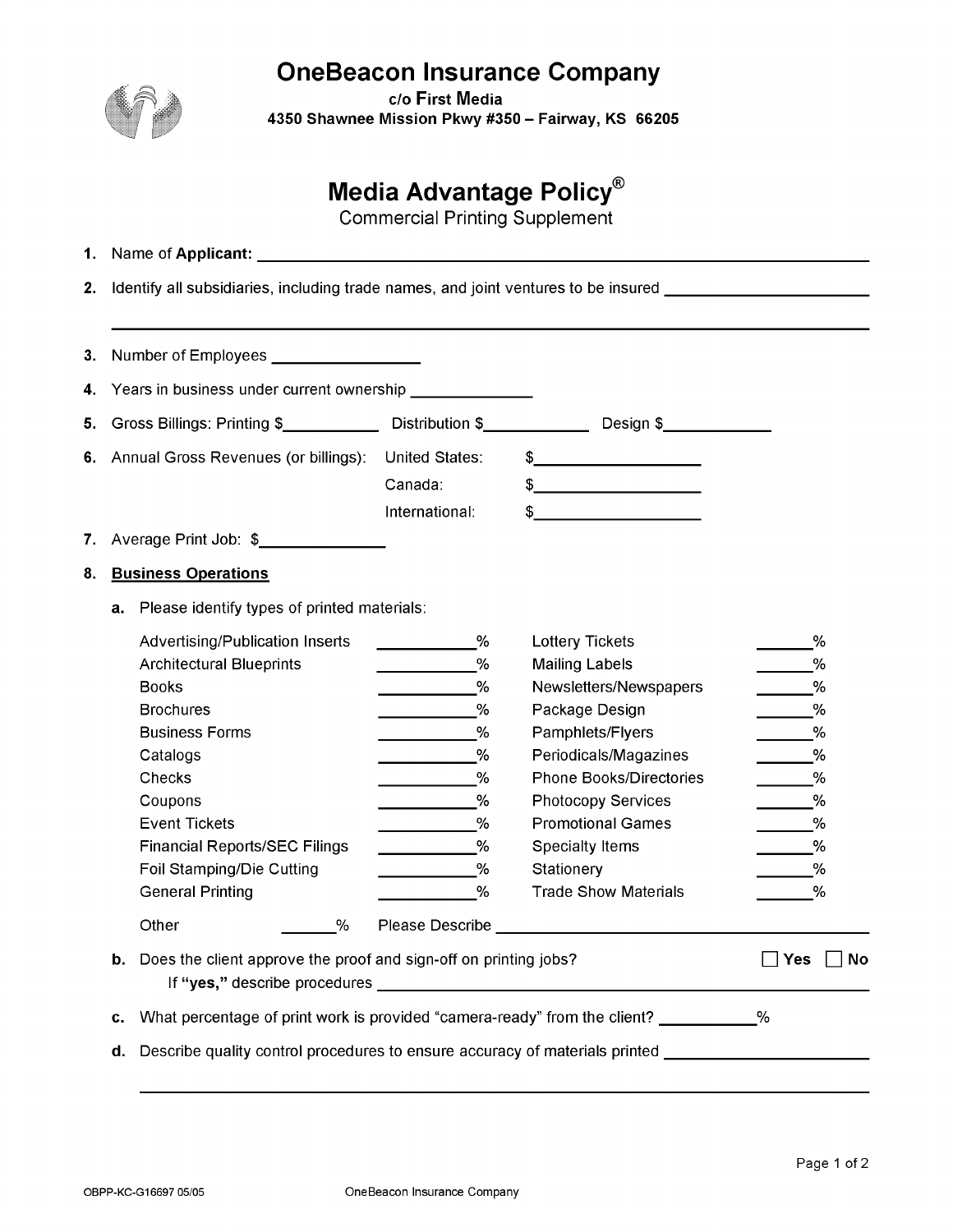e. If the Applicant prints lottery tickets, coupons or promotional games, describe the procedures followed to maintain the integrity and value of the printed work and ensure proper seeding of winning pieces

| f. | Is the Applicant responsible for seeding winning pieces?                                                                         |      |                       | Yes<br>No        |
|----|----------------------------------------------------------------------------------------------------------------------------------|------|-----------------------|------------------|
| g. | Is confidential client information transmitted via e-mail?                                                                       |      |                       | No<br>Yes        |
|    | If "yes," is this method of transmission approved by the client?                                                                 |      |                       | No<br>Yes        |
|    | If "yes," describe methods to protect confidentiality _                                                                          |      |                       |                  |
| 9. | <b>Professional Services</b>                                                                                                     |      |                       |                  |
| a. | Please assign a percentage to applicable services:                                                                               |      |                       |                  |
|    | Advertising                                                                                                                      | %    | Telemarketing         | %                |
|    | <b>Direct Mail</b>                                                                                                               | $\%$ | <b>Website Design</b> | %                |
|    | <b>Graphic Design</b>                                                                                                            | %    |                       |                  |
|    | Other                                                                                                                            | %    | Please Describe       |                  |
| b. | Does the Applicant provide marketing lists for direct mail services?<br>If "yes," how are these lists developed and categorized? |      |                       | $\Box$ Yes<br>No |
| c. | Does the Applicant print mailing labels for direct mail services?                                                                |      |                       | Yes<br>No        |
| d. | Is client "sign-off" required prior to processing all services?                                                                  |      |                       | No<br>Yes        |
| е. | Does the Applicant develop trademarks or logos?                                                                                  |      |                       | <b>Yes</b><br>No |
|    | If "yes," are trademark searches conducted?                                                                                      |      |                       | <b>Yes</b><br>No |
| f. | Are limitation of liability, hold-harmless agreements utilized with clients?                                                     |      |                       | No<br><b>Yes</b> |
|    | If "yes," please provide sample copy.                                                                                            |      |                       |                  |
|    | g. Have you ever had to reprint or re-do a job due to your error?                                                                |      |                       | No<br>Yes        |
|    | If "yes", provide details including date(s) and cost(s).                                                                         |      |                       |                  |

### 10. Attachments

Please submit the following information to complete your Application:

- Current financial statement or corporate annual report;
- Copies of standard hold harmless agreements utilized with clients;
- ↓ Promotional materials regarding the services or operations of Applicant; and
- $\checkmark$  If a new business, resumes of principals.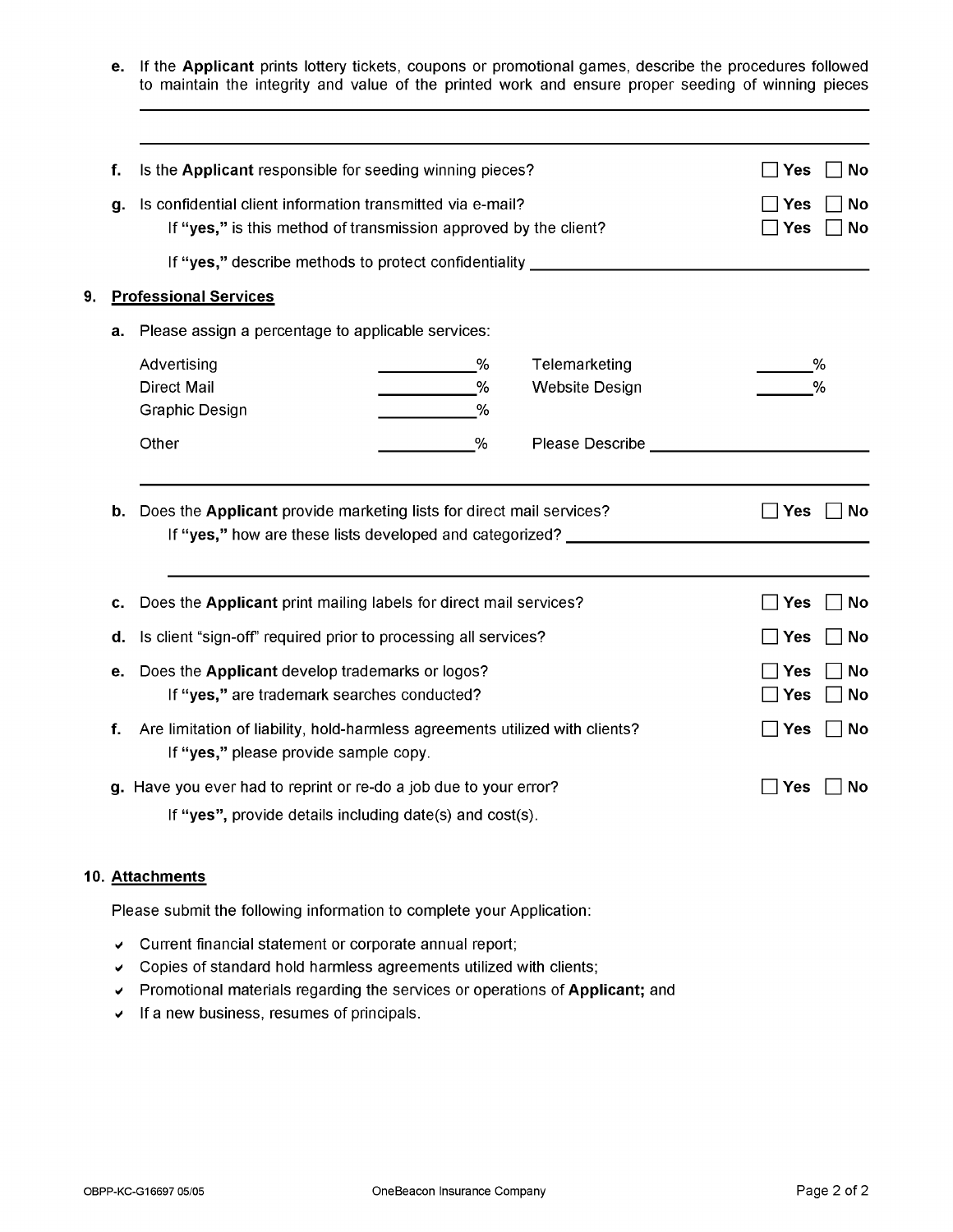

c/o First Media 4350 Shawnee Mission Pkwy #350 - Fairway, KS 66205

# Media Advantage Policy<sup>®</sup><br>Film & Program Distributor Supplement

| 1.  | Name of Applicant <u>example and the set of the set of the set of the set of the set of the set of the set of the set of the set of the set of the set of the set of the set of the set of the set of the set of the set of the </u> |  |
|-----|--------------------------------------------------------------------------------------------------------------------------------------------------------------------------------------------------------------------------------------|--|
| 2.  | Identify all subsidiaries, trade names and joint ventures to be insured by the Media Advantage Policy                                                                                                                                |  |
| 3.  |                                                                                                                                                                                                                                      |  |
| 4.  | Annual Revenues from distribution activities: \$                                                                                                                                                                                     |  |
| 5.  | Identify all additional insureds and explain relationship to Applicant                                                                                                                                                               |  |
| 6.  | Types of films/programs being distributed: _______% Comedy ______% Drama _____% Games                                                                                                                                                |  |
|     | _______% Romance  _________% Children's _________% Documentary  _________% Adventure                                                                                                                                                 |  |
|     | _________% Horror  _________% Adult/Pornographic  _________%   Other:___________                                                                                                                                                     |  |
| 7.  | $\Box$ Yes $\Box$ No<br>Has applicant produced any of the films being distributed?                                                                                                                                                   |  |
|     | If yes, what percentage of the films being distributed was produced by the applicant?                                                                                                                                                |  |
|     | What limit of production liability insurance was carried for these films? \$                                                                                                                                                         |  |
| 8.  | Percent of films produced by foreign producers: _________% Percent produced in Asia: _________%                                                                                                                                      |  |
| 9.  | Percent of foreign "language" films: __________%                                                                                                                                                                                     |  |
|     |                                                                                                                                                                                                                                      |  |
| 10. | Does film producer hold harmless and indemnify applicant?<br>$\Box$ Yes $\Box$ No                                                                                                                                                    |  |
| 11. | Does applicant require proof of production liability insurance from<br>producer?<br>$\Box$ Yes $\Box$ No                                                                                                                             |  |
| 12. | <b>Attachments</b>                                                                                                                                                                                                                   |  |
|     | Please submit the following information to complete your Application:                                                                                                                                                                |  |

- $\checkmark$ Current financial statement, tax return or corporate annual report;
- Copy of distribution agreements with producers;  $\checkmark$
- $\checkmark$ Current list of titles being distributed.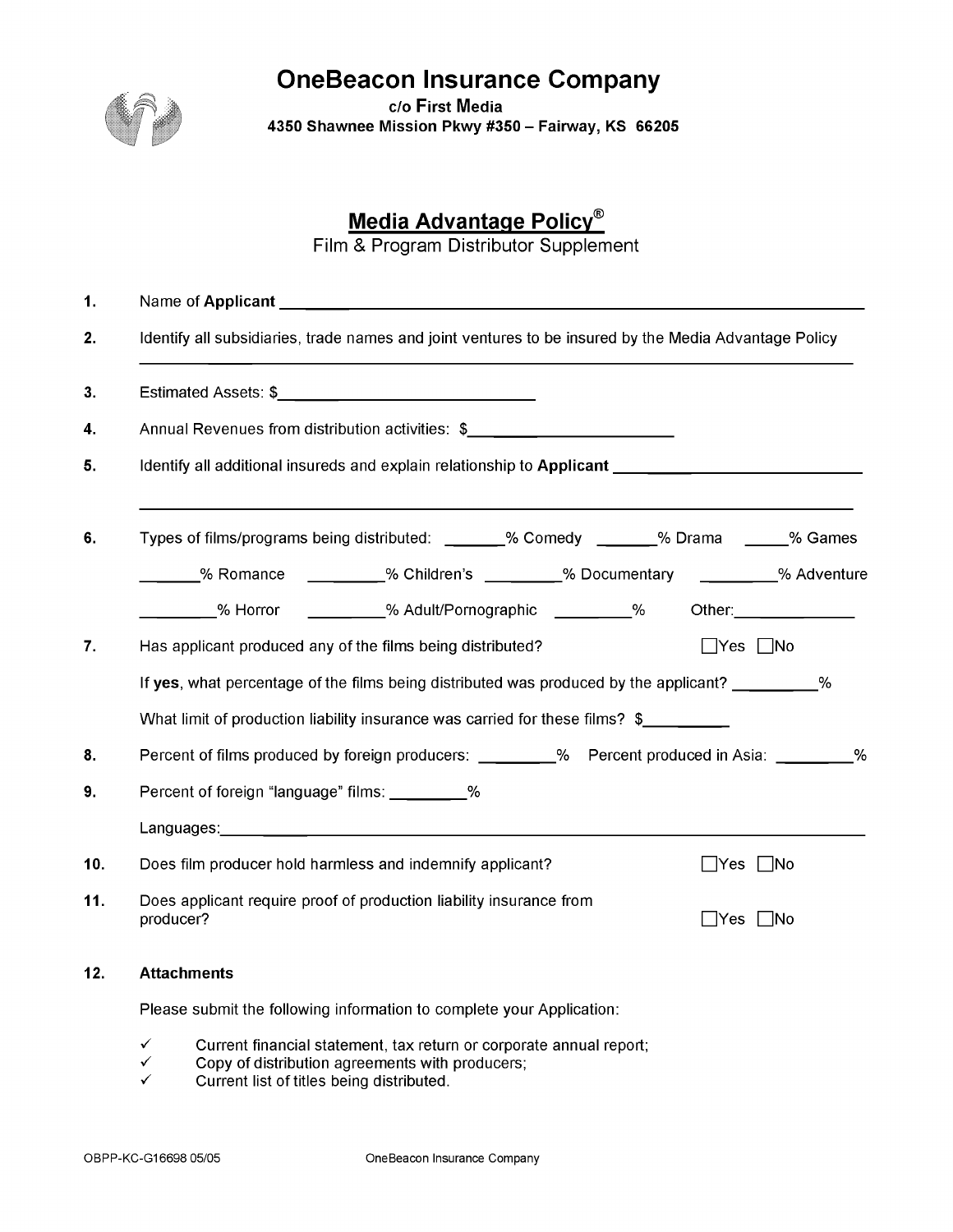c/o First Media 4350 Shawnee Mission Pkwy #350 - Fairway, KS 66205

# Media Advantage Policy® Film, Program and Theatrical Producer Supplement

|    | Name of Applicant Manual Communication of Applicant Manual Communication of Applicant Manual Communication of the Communication of the Communication of the Communication of the Communication of the Communication of the Com |                    |  |
|----|--------------------------------------------------------------------------------------------------------------------------------------------------------------------------------------------------------------------------------|--------------------|--|
|    | Identify all subsidiaries, trade names and joint ventures to be insured by the Media Advantage Policy                                                                                                                          |                    |  |
|    |                                                                                                                                                                                                                                |                    |  |
|    |                                                                                                                                                                                                                                |                    |  |
|    | <b>Scheduled Production Information</b>                                                                                                                                                                                        |                    |  |
| а. |                                                                                                                                                                                                                                |                    |  |
| b. |                                                                                                                                                                                                                                |                    |  |
| c. |                                                                                                                                                                                                                                |                    |  |
| d. |                                                                                                                                                                                                                                |                    |  |
| е. | Please advise as to the genesis or inspiration for the production, i.e., book, original material, etc.                                                                                                                         |                    |  |
| f. |                                                                                                                                                                                                                                |                    |  |
| g. |                                                                                                                                                                                                                                |                    |  |
|    | Approximate length of time that production will be aired or released _______________________________                                                                                                                           |                    |  |
|    |                                                                                                                                                                                                                                |                    |  |
|    | Term of "rights period" in distribution agreement ______________________________                                                                                                                                               |                    |  |
| h. | Is production based upon fictional or actual events? ___________________________                                                                                                                                               |                    |  |
| i. |                                                                                                                                                                                                                                |                    |  |
| j. | Have distribution rights been granted to a third party?                                                                                                                                                                        | No<br>∣ Yes        |  |
| k. | Have the production and clearance procedures been reviewed by counsel?                                                                                                                                                         | ∣No<br><b>Yes</b>  |  |
| ı. | Has title of the production been cleared?                                                                                                                                                                                      | ∣No<br><b>Yes</b>  |  |
|    | m. Has copyright report been obtained?                                                                                                                                                                                         | $\Box$ No<br>∐ Yes |  |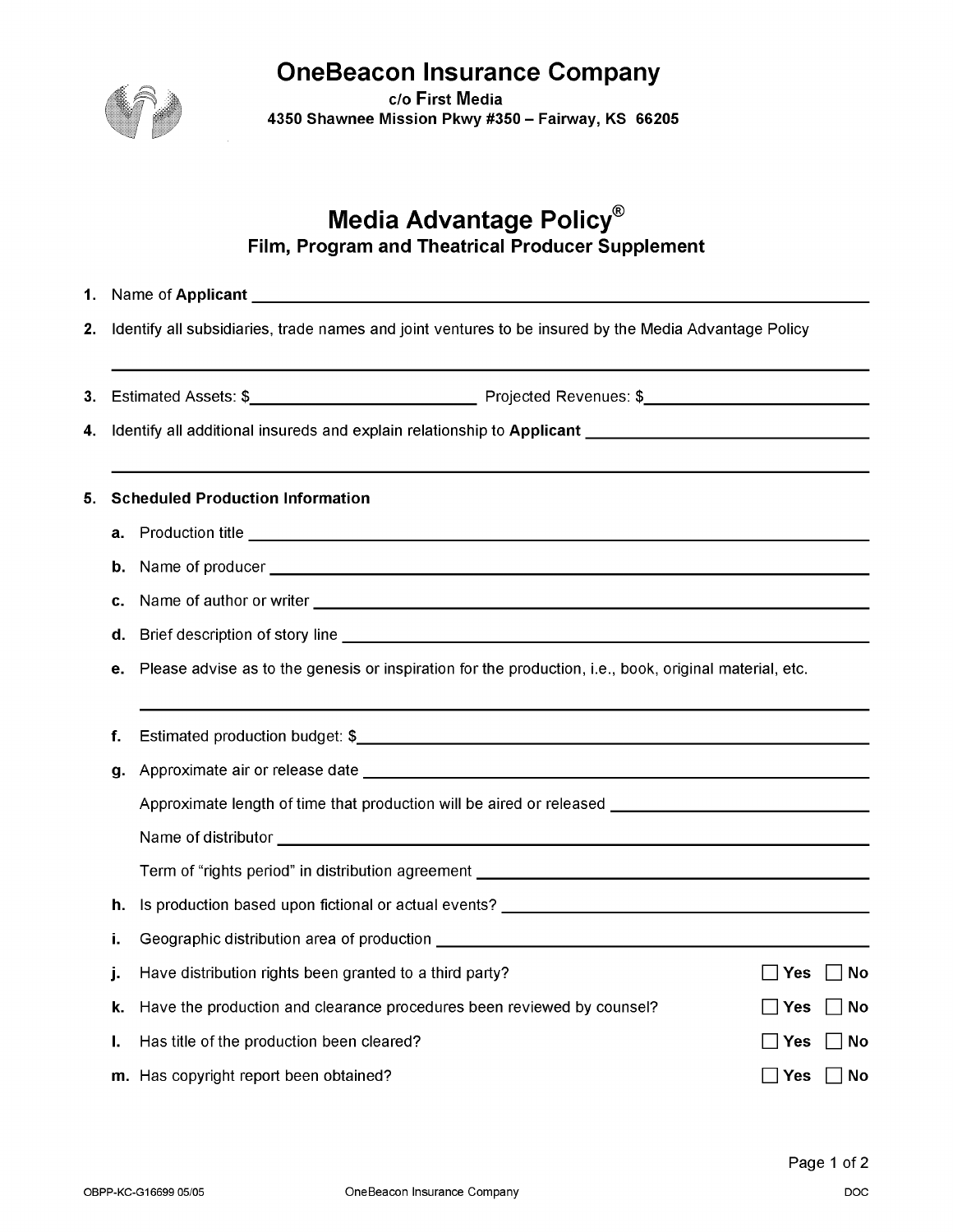### 6. Type of Production - please check all that apply:

|    |        | _Theatrical Release __Television __Motion Picture __Cable __Video __Other ______                                                                                                                                                                                                                                        |                          |          |
|----|--------|-------------------------------------------------------------------------------------------------------------------------------------------------------------------------------------------------------------------------------------------------------------------------------------------------------------------------|--------------------------|----------|
|    |        | If production is for Television, is production a:                                                                                                                                                                                                                                                                       |                          |          |
|    |        | __ Weekly series ____ special ____ mini-series ____ movie                                                                                                                                                                                                                                                               |                          |          |
|    |        | Length of production (i.e., 30 minutes, etc.) __________________________________                                                                                                                                                                                                                                        |                          |          |
|    |        | If a series or mini-series, indicate number of episodes: Letter and the series of the series of the series of                                                                                                                                                                                                           |                          |          |
| 7. |        | <b>Systems, Operations and Clearance Procedures</b>                                                                                                                                                                                                                                                                     |                          |          |
|    |        | <b>a.</b> Have all licenses, releases or consents been obtained from all performers,<br>artists, musicians, etc., relative to the scheduled production?<br>If "no," please advise why such agreements have not been obtained ______________                                                                             | $\Box$ Yes               | ∣No      |
|    |        | <b>b.</b> Is the production an exposé or investigative work?<br>If "yes," please explain method for documenting information ____________________                                                                                                                                                                        | $\Box$ Yes               | No       |
|    | с.     | Is the production based upon an unauthorized biography?                                                                                                                                                                                                                                                                 | l lYes                   | No       |
|    | d.     | Is the name or likeness of any living or deceased person used in the<br>production?<br>If "yes," have all consents been procured?                                                                                                                                                                                       | <b>Yes</b><br><b>Yes</b> | No<br>No |
|    | е.     | Will any film, video or news clips, photographs, recording or syndication,<br>written matter, computer graphics or animation that is unoriginal to the<br>scheduled publication be used in the production?<br>If "yes," have the requisite licenses or consents been procured?<br>If "no," please explain why _________ | <b>Yes</b><br><b>Yes</b> | No<br>No |
|    | f.     | Will there be any colorization of black and white productions?                                                                                                                                                                                                                                                          | ∣ ∣Yes                   | No       |
|    | g.     | Have any rights in the scheduled production been licensed to a third party?                                                                                                                                                                                                                                             | ∣ ∣Yes                   | No       |
|    | h.     | Will merchandise be generated from the scheduled production?<br>If "yes," please describe and advise if all requisite licenses have been procured                                                                                                                                                                       | <b>Yes</b>               | No       |
|    | i.     | Has a procedure been implemented regarding the receipt of unsolicited ideas,<br>scripts or other information?                                                                                                                                                                                                           | ∐ Yes                    | No       |
| 8. |        | <b>Attachments</b>                                                                                                                                                                                                                                                                                                      |                          |          |
|    |        | Please submit the following information to complete your Application:                                                                                                                                                                                                                                                   |                          |          |
|    | ✔<br>✔ | Current financial statement or corporate annual report;<br>Resumes of key individuals with list of other productions;<br>Copies of licenses, consents, contracts and agreements with writers, actors, distributors, licensors, etc.;                                                                                    |                          |          |

- VHS video cassette tape or script of production; and
- If production has been reviewed by counsel, an opinion letter.
- If applicant is a distributor, a current list of films, videos, etc., that are distributed.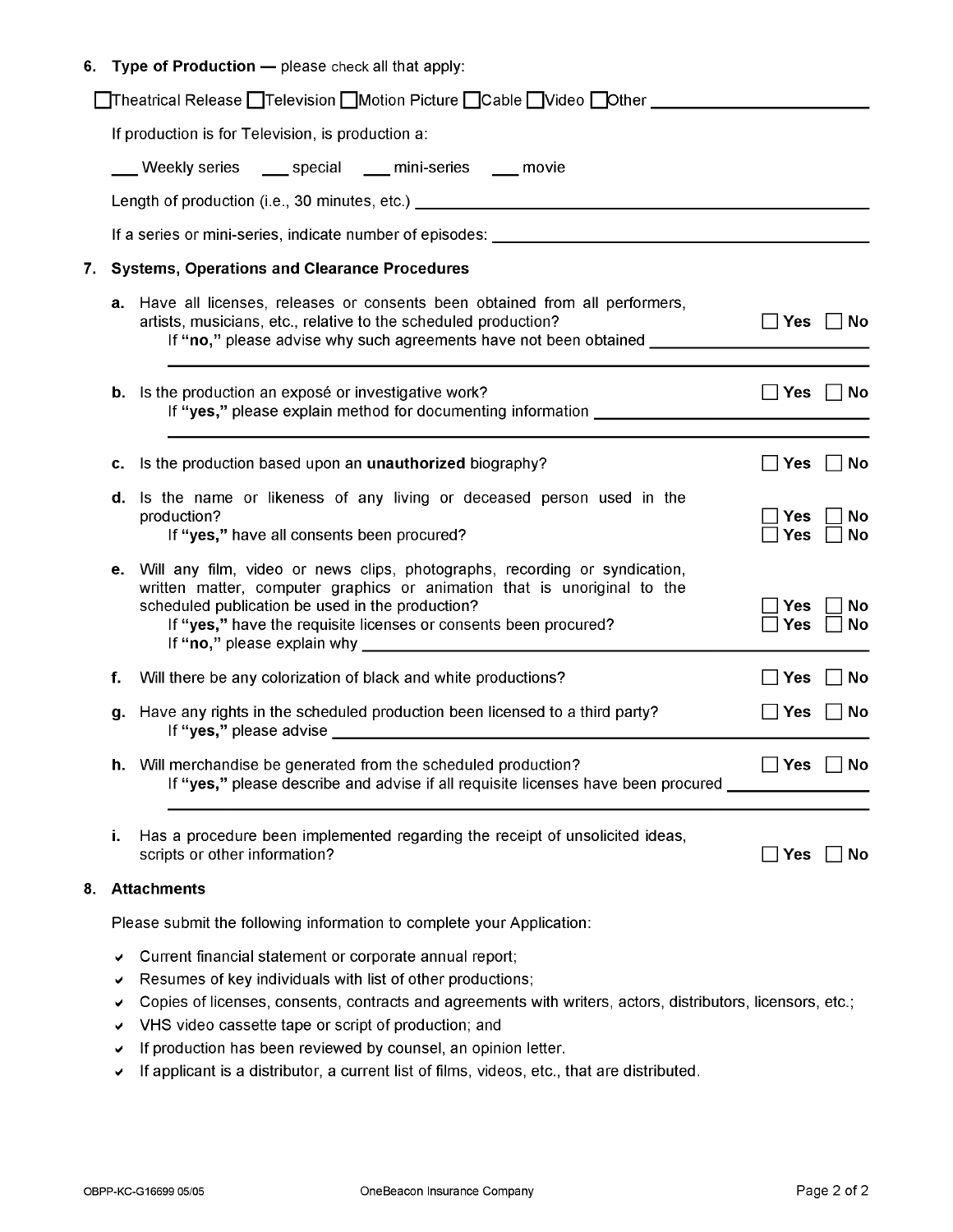c/o First Media

4350 Shawnee Mission Pkwy #350 - Fairway, KS 66205

# Media Advantage Policy®

Magazine Publisher Supplement

| 1. Name of Applicant: |  |
|-----------------------|--|
|-----------------------|--|

2. Identify all subsidiaries, including trade names, and joint ventures to be insured by the Media Advantage Policy™ <u> 1980 - Jan Stein Stein Stein Stein Stein Stein Stein Stein Stein Stein Stein Stein Stein Stein Stein Stein S</u>

### 3. Scheduled Periodicals - Attach an additional sheet, if necessary.

4. Gross Annual Revenues from Publishing: United States:

Identify all periodicals to be insured by the Media Advantage Policy:

| Name and Location | Circulation Area Circulation and Frequency Years in Operation | Format |
|-------------------|---------------------------------------------------------------|--------|
|                   |                                                               |        |

| 5. Periodical Content |
|-----------------------|

| Are any periodicals published in a language other then English? | $\Box$ Yes $\Box$ No |
|-----------------------------------------------------------------|----------------------|
| If "yes," what languages and formats?                           |                      |

Canada:

International:

 $\frac{1}{2}$ 

| Do any of the periodicals focus upon investigative reporting? | $\Box$ Yes $\Box$ No |
|---------------------------------------------------------------|----------------------|
| If "yes," how does editorial staff ensure content accuracy?   |                      |

Please identify what percentage of periodical content focuses upon the following:

| Alternative      | % | Humor/Satire        | % | News             | % |
|------------------|---|---------------------|---|------------------|---|
| Business/Finance | % | Home/Hobby          | ℅ | Pictorial        | ℅ |
| Consumer         | % | Fiction/Non-Fiction | % | Political/Social | ℅ |
| Educational      | % | Historical          | % | <b>Religious</b> | ℅ |
| Entertainment    | % | Instruction/How-to  | % | Sports           | % |
| <b>Ethnic</b>    | % | Metropolitan        | % | Technical        | % |
| Other            | % |                     |   |                  |   |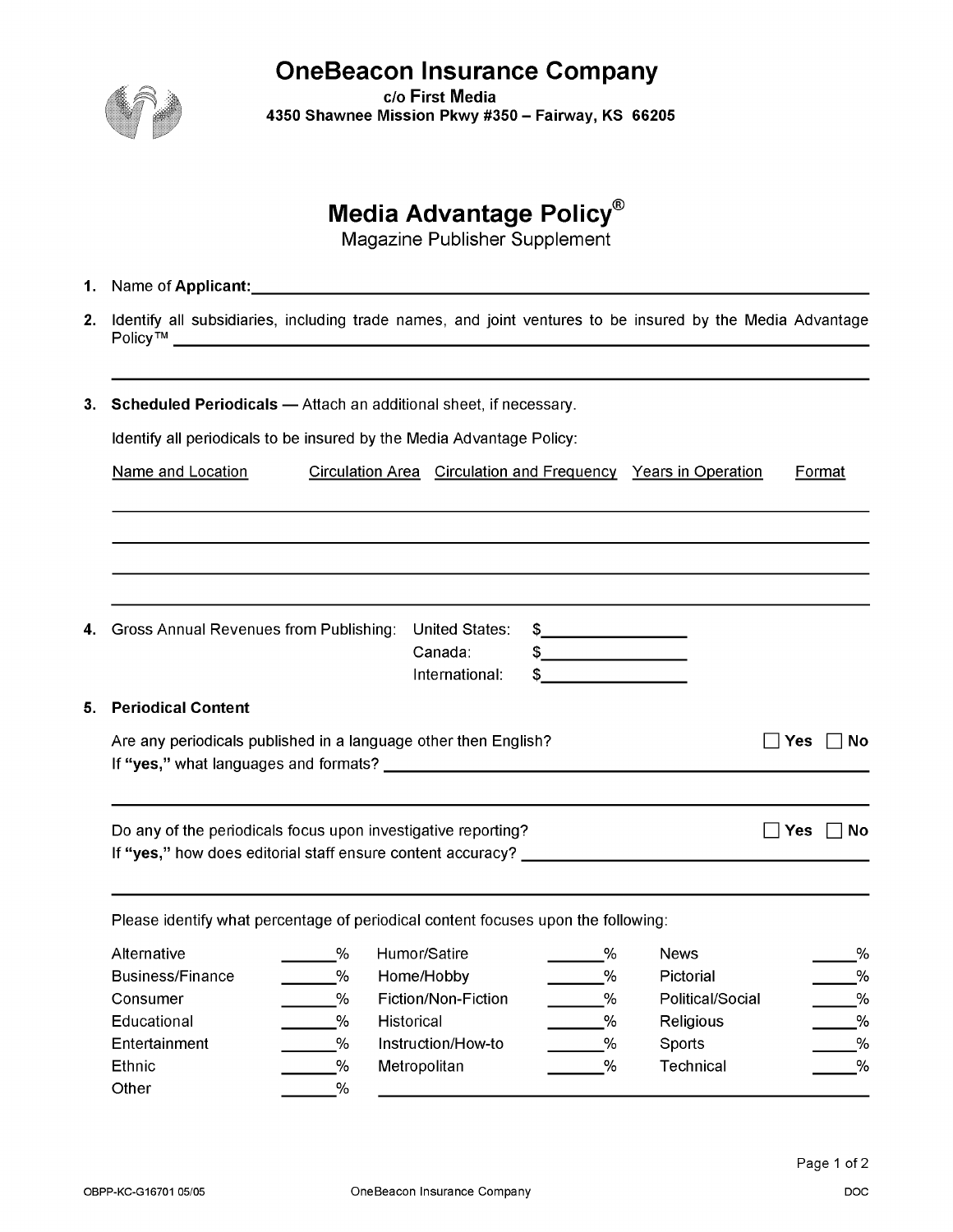### 6. Special Publications

Identify special publications, such as professional journals and directories [100] [100] [100] [100] [100] [100] [100] [100] [100] [100] [100] [100] [100] [100] [100] [100] [100] [100] [100] [100] [100] [100] [100] [100] [

7. Sources of Content - Please identify percentage of content contributed by:

| <b>Freelance Writers</b> | ℀ | News/Feature Services | % |
|--------------------------|---|-----------------------|---|
| <b>Staff Employees</b>   | % | Volunteers            | % |
| Stringers                | % |                       |   |

### 8. Content Style - Please assign a percentage to:

Controversial Content \_\_\_\_\_\_\_\_\_\_\_% Investigative Reporting \_\_\_\_\_\_\_\_\_\_ %

### 9. Systems, Operations and Loss Prevention

| Do freelancers warrant the accuracy and originality of their content?                                                  | Yes:<br>No.         |
|------------------------------------------------------------------------------------------------------------------------|---------------------|
| Are disclaimers utilized in respect to financial, legal or medical advice?                                             | <b>Yes</b><br>l No  |
| Are fact-checkers utilized to verify content accuracy?                                                                 | <b>Yes</b><br>⊟ No  |
| Are "Letters to the Editor" edited?                                                                                    | <b>Yes</b><br>∣No   |
| Are written consents obtained from individuals appearing in photographs?                                               | <b>Yes</b><br>l INo |
| Do in-house advertising departments use limitation of liability clauses?                                               | <b>Yes</b><br>l INo |
| Has a policy been implemented regarding the recycling of notes, cassette<br>tapes and any electronic versions thereof? | <b>Yes</b><br>No.   |
| Has a policy been implemented to handle and respond to complaints?                                                     | <b>Yes</b><br>⊟ No  |
| Has a policy been implemented regarding the use of confidential sources?                                               | <b>Yes</b><br>l No  |
| Are procedures in place for handling unsolicited literary submissions?                                                 | <b>Yes</b><br>∣No   |
|                                                                                                                        |                     |

### 10. Attachments

Please submit the following information to complete the Application:

- Current financial statement or corporate annual report;
- Copies of standard hold harmless agreements utilized with independent contractors, licensors and advertisers;
- ↓ Two consecutive copies of each publication to be insured or prototype, if new publication;
- ↓ Promotional materials regarding the services or operations of Applicant; and
- $\cdot$  If a new business, resumes of principals.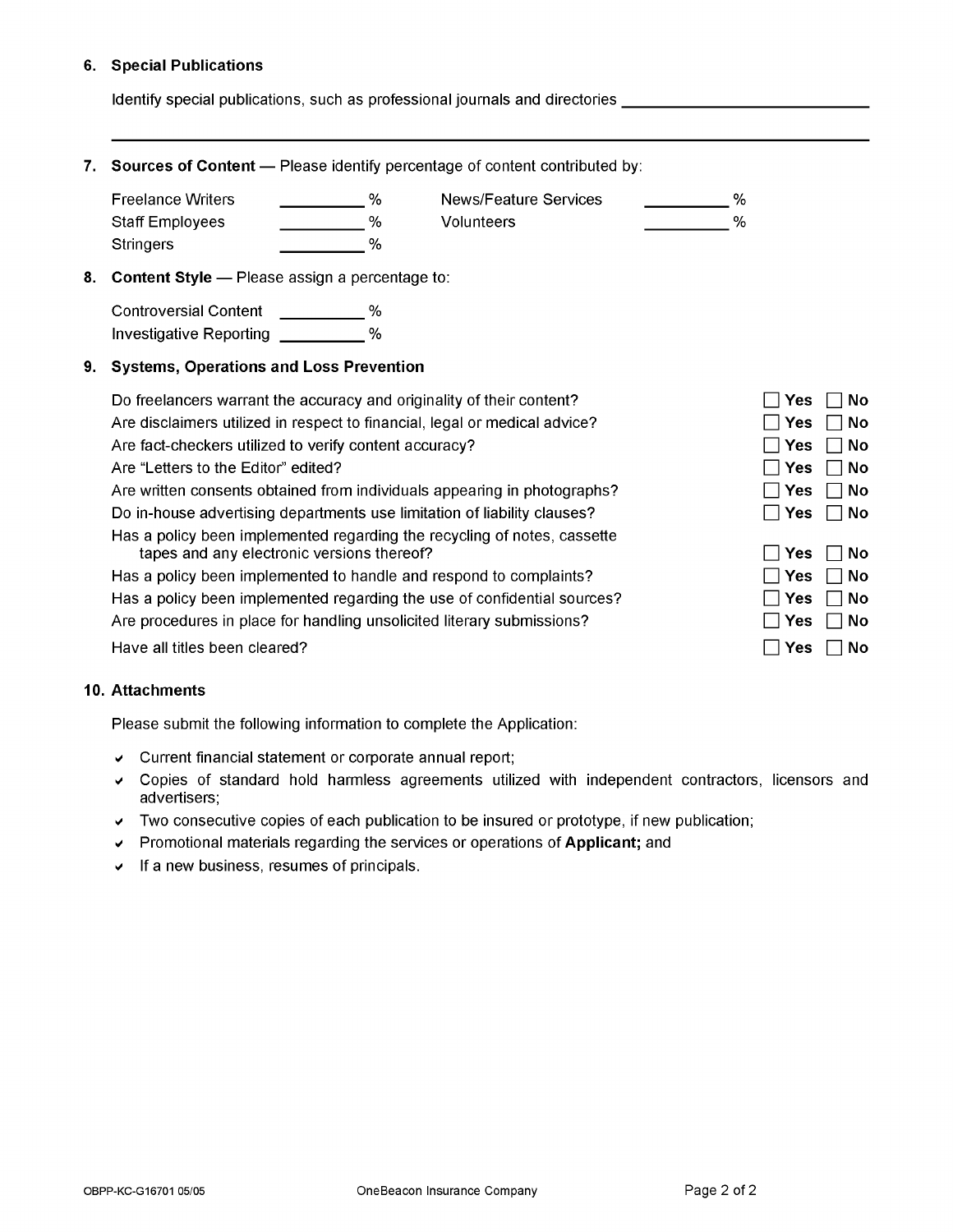

c/o First Media 4350 Shawnee Mission Pkwy #350 - Fairway, KS 66205

# Media Advantage Policy® **Multimedia Supplement**

### 

2. Identify all subsidiaries, including trade names, and joint ventures to be insured by the policy

### 3. Total gross annual revenues from media activities \$ \_\_\_\_\_\_\_\_\_\_\_\_\_\_\_\_\_\_\_\_\_\_\_\_\_

4. Scheduled Media - Please identify all media entities to be insured:

### A. Scheduled Television and Cable Stations:

For television, please provide highest hourly advertising rate and for cable, please identify the number of subscribers:

| <b>Station and Geographic Market</b>                                                                                            | <b>Years in Operation</b>    | <b>Highest Hourly</b><br><b>Advertising Rate</b> |                         | Number of<br><b>Subscribers</b>  |                         |
|---------------------------------------------------------------------------------------------------------------------------------|------------------------------|--------------------------------------------------|-------------------------|----------------------------------|-------------------------|
|                                                                                                                                 |                              |                                                  |                         |                                  |                         |
| Network Affiliation (please identify) _______________                                                                           |                              |                                                  |                         |                                  |                         |
| Gross annual revenues from television and cable broadcasting \$                                                                 |                              |                                                  |                         |                                  |                         |
| <b>B. Scheduled Radio Stations:</b>                                                                                             |                              |                                                  |                         |                                  |                         |
| <b>Call Letters &amp; Geographic</b><br>Market                                                                                  | Years in<br><b>Operation</b> | Highest Rate-60<br>Second Spot                   | Percentage<br>Simulcast | <b>Hours</b><br><b>Broadcast</b> | Format                  |
|                                                                                                                                 |                              |                                                  |                         |                                  |                         |
|                                                                                                                                 |                              |                                                  |                         |                                  |                         |
| Gross annual revenues from radio broadcasting \$_________________________________                                               |                              |                                                  |                         |                                  |                         |
| Do any of the radio stations share content?<br>If "yes," please advise the percentage the content shared or simulcast _________ |                              |                                                  |                         | %                                | <b>Yes</b><br><b>No</b> |
| Do any of the radio stations web cast over the Internet?<br>If "yes," are appropriate statutory licenses procured?              |                              |                                                  |                         |                                  | No<br>Yes<br>Yes:<br>No |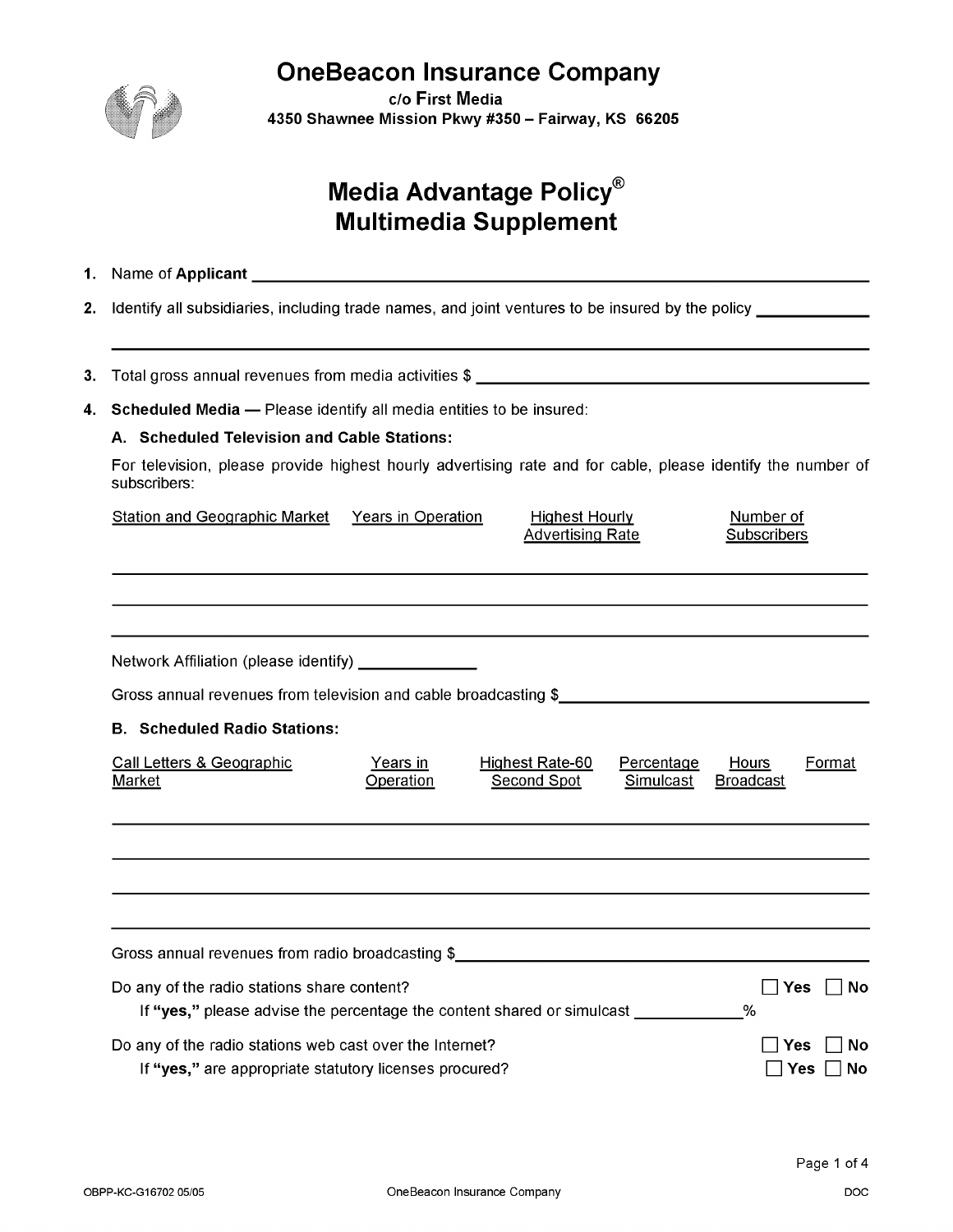### C. Broadcast Programming for Television, Cable and Radio:

| Original Programming (excluding news)                                                                                                                                                  |                                                      | %    |            |
|----------------------------------------------------------------------------------------------------------------------------------------------------------------------------------------|------------------------------------------------------|------|------------|
| Percent that is:<br>a) Pre-recorded                                                                                                                                                    | <u> 1989 - Johann Barn, mars eta bainar e</u>        | %    |            |
| b) Live                                                                                                                                                                                |                                                      | %    |            |
| <b>Network Programming</b>                                                                                                                                                             |                                                      | $\%$ |            |
| Purchased or Leased Programming                                                                                                                                                        | $\sim$ $\sim$ $\sim$                                 |      |            |
| Percent provided by a syndicate or feature service                                                                                                                                     |                                                      |      |            |
| Percent provided by independent contractors                                                                                                                                            |                                                      | %    |            |
| Original Local News Programming<br>News Content Provided by a Wire Service                                                                                                             |                                                      | %    |            |
|                                                                                                                                                                                        |                                                      |      |            |
| Do any of the stations produce programming for stations not owned or<br>operated by the Applicant?<br>If "yes," please explain the type of programming produced ______________________ |                                                      |      | Yes     No |
| D. Broadcast Format for Television, Cable and Radio:                                                                                                                                   |                                                      |      |            |
| Educational                                                                                                                                                                            | <u> 1980 - Johann Barn, fransk politik (d. 1980)</u> | %    |            |
| <b>Public Broadcasting</b>                                                                                                                                                             | <u> 1989 - Johann Barnett, fransk politiker (</u>    | $\%$ |            |
| <b>Religious Content</b>                                                                                                                                                               |                                                      | %    |            |
| Controversial                                                                                                                                                                          |                                                      | %    |            |
| Sports                                                                                                                                                                                 | $\overline{\phantom{a}}$ %                           |      |            |
|                                                                                                                                                                                        |                                                      | %    |            |
| Spanish _____% Asian ______% Middle Eastern _______% French _______%<br>E. Newspaper Publishing Information:                                                                           | %                                                    |      |            |
| Identify Scheduled Publications. Attach a separate sheet if more than three publications:                                                                                              |                                                      |      |            |
| (A)                                                                                                                                                                                    | (B)                                                  |      | (C)        |
| Name                                                                                                                                                                                   |                                                      |      |            |
| Location                                                                                                                                                                               |                                                      |      |            |
| Date First Published                                                                                                                                                                   |                                                      |      |            |
| Circulation/Frequency                                                                                                                                                                  |                                                      |      |            |
| <b>Circulation Area</b>                                                                                                                                                                |                                                      |      |            |
| Circulation Area: international, national, regional, statewide, metropolitan, community, rural or campus.                                                                              |                                                      |      |            |
| (A)                                                                                                                                                                                    | (B)                                                  |      | (C)        |
| % Content from Wire Service/                                                                                                                                                           |                                                      |      |            |
| Syndication                                                                                                                                                                            | %                                                    | %    | %          |
| % Content from Freelance                                                                                                                                                               |                                                      |      |            |
| <b>Writers/Volunteers</b>                                                                                                                                                              | %                                                    | $\%$ | %          |
| % Controversial or                                                                                                                                                                     |                                                      |      |            |
|                                                                                                                                                                                        |                                                      |      | %          |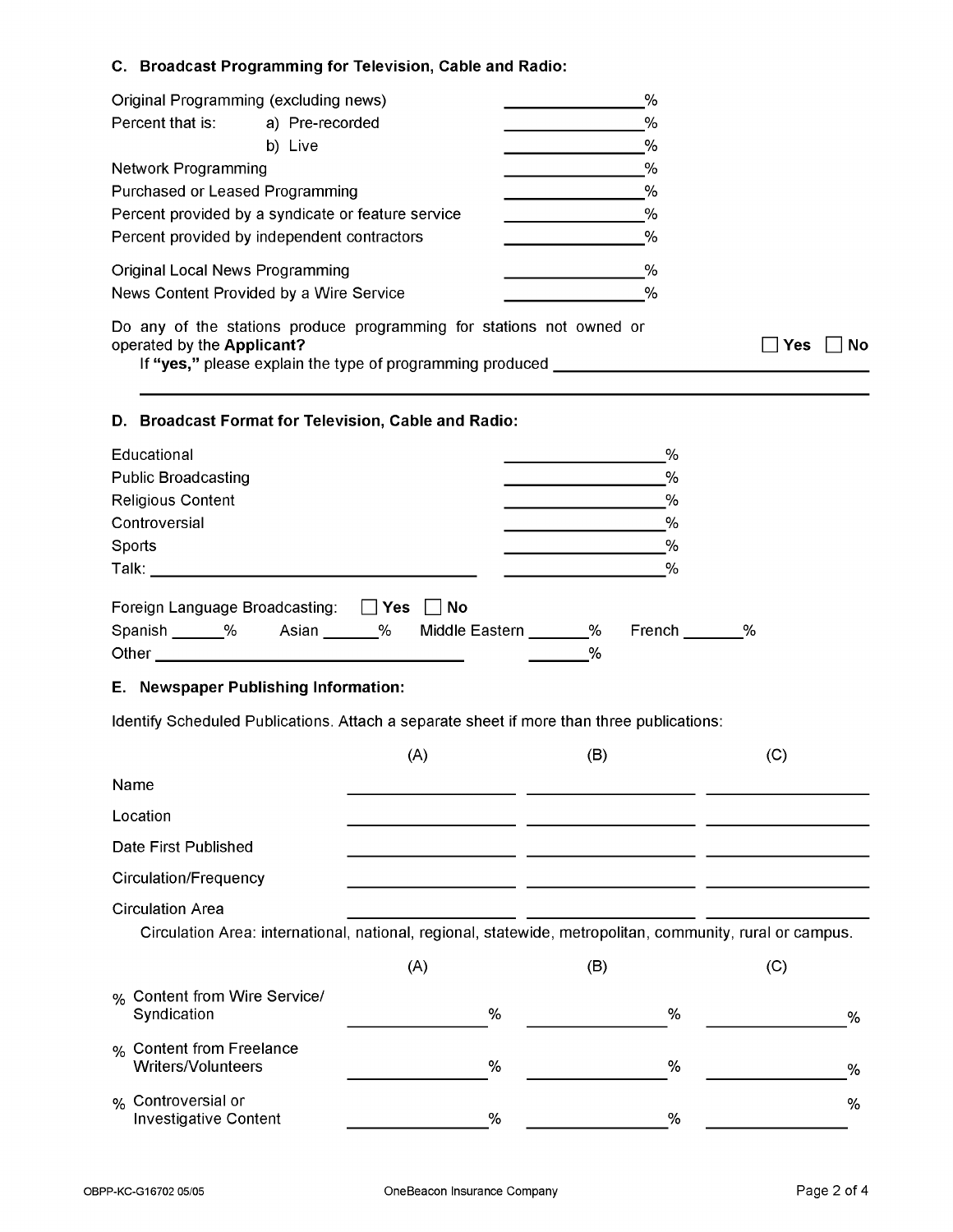| Do any of the above publications share content?<br>If "yes," please advise of the percentage of shared content ______________%.                                                                                                                         |                                                                                                                                       |                                                                                                                                         |                                                                                         |                                                                                                          | <b>Yes</b><br>No                              |
|---------------------------------------------------------------------------------------------------------------------------------------------------------------------------------------------------------------------------------------------------------|---------------------------------------------------------------------------------------------------------------------------------------|-----------------------------------------------------------------------------------------------------------------------------------------|-----------------------------------------------------------------------------------------|----------------------------------------------------------------------------------------------------------|-----------------------------------------------|
| Gross annual revenues from newspaper publishing \$_______________________________                                                                                                                                                                       |                                                                                                                                       |                                                                                                                                         |                                                                                         |                                                                                                          |                                               |
| <b>Magazine Publishing:</b><br>F.                                                                                                                                                                                                                       |                                                                                                                                       |                                                                                                                                         |                                                                                         |                                                                                                          |                                               |
| Please identify all periodicals to be insured by the Media Advantage Policy:                                                                                                                                                                            |                                                                                                                                       |                                                                                                                                         |                                                                                         |                                                                                                          |                                               |
| <b>Name and Location</b>                                                                                                                                                                                                                                |                                                                                                                                       | <b>Circulation Area</b>                                                                                                                 |                                                                                         | Circulation and Frequency Yrs in Operation                                                               | <b>Format</b>                                 |
|                                                                                                                                                                                                                                                         |                                                                                                                                       |                                                                                                                                         |                                                                                         |                                                                                                          |                                               |
| Do any of the periodicals focus upon investigative reporting?<br>If "yes," how does editorial staff ensure content accuracy _____________________                                                                                                       |                                                                                                                                       |                                                                                                                                         |                                                                                         |                                                                                                          | ∣ ∣Yes<br>No                                  |
| Please identify what percentage of periodical content focuses upon the following:                                                                                                                                                                       |                                                                                                                                       |                                                                                                                                         |                                                                                         |                                                                                                          |                                               |
| Alternative<br><b>Business/Finance</b><br>Consumer<br>Educational<br>Entertainment<br>Ethnic<br>Other                                                                                                                                                   | $-$ %<br>$\overline{\phantom{1}}^{\%}$<br>$\overline{\phantom{1}}^{\%}$<br>$\sim$ $\sim$ $\sim$<br>$\overline{\phantom{1}}^{\%}$<br>% | Humor/Satire<br>Home/Hobby<br>Fiction/Non-Fiction<br>Historical<br>Instruction/How-to<br>Metropolitan                                   | %<br>$\%$<br>$\overline{\phantom{1}}^{\%}$<br>___________%<br>$\sim$ $\sim$ $\sim$<br>% | <b>News</b><br>Pictorial<br>Political/Social<br>Religious<br>Sports<br>Technical                         | %<br>$\sim$ %<br>$-$ %<br>________%<br>%<br>% |
| Please identify any special publications, such as directories or newsletters, and describe content __________<br>Gross annual revenues from magazine publishing \$                                                                                      |                                                                                                                                       |                                                                                                                                         |                                                                                         |                                                                                                          |                                               |
| G. Book Publishing:                                                                                                                                                                                                                                     |                                                                                                                                       |                                                                                                                                         |                                                                                         |                                                                                                          |                                               |
| Please identify the type of books to be insured by the Media Advantage Policy and assign a percentage:<br>Autobiography<br>Celebrity<br>Children's<br>Classics<br><b>Current Biography</b><br>Economics & Finance<br><b>Education Textbook</b><br>Other | $\%$<br>%<br>%<br>%<br>%<br>$\sim$ %<br>℅<br>%                                                                                        | Fiction<br><b>Health &amp; Fitness</b><br><b>Historical Biography</b><br>How-to General<br>How-to Technical<br>Hobbies<br>Investigative | %<br>$\%$<br>%<br>$\%$<br>%<br>%<br>$\%$                                                | Law & Justice<br>Medical<br>Personal Betterment<br>Political<br>Reference<br>Social Commentary<br>Travel | ℅<br>%<br>%<br>%<br>%<br>$\frac{9}{6}$<br>%   |
| Please describe _                                                                                                                                                                                                                                       |                                                                                                                                       |                                                                                                                                         |                                                                                         |                                                                                                          |                                               |
| Are any of the books investigative works or unauthorized biographies?                                                                                                                                                                                   |                                                                                                                                       |                                                                                                                                         |                                                                                         |                                                                                                          | <b>Yes</b><br>No                              |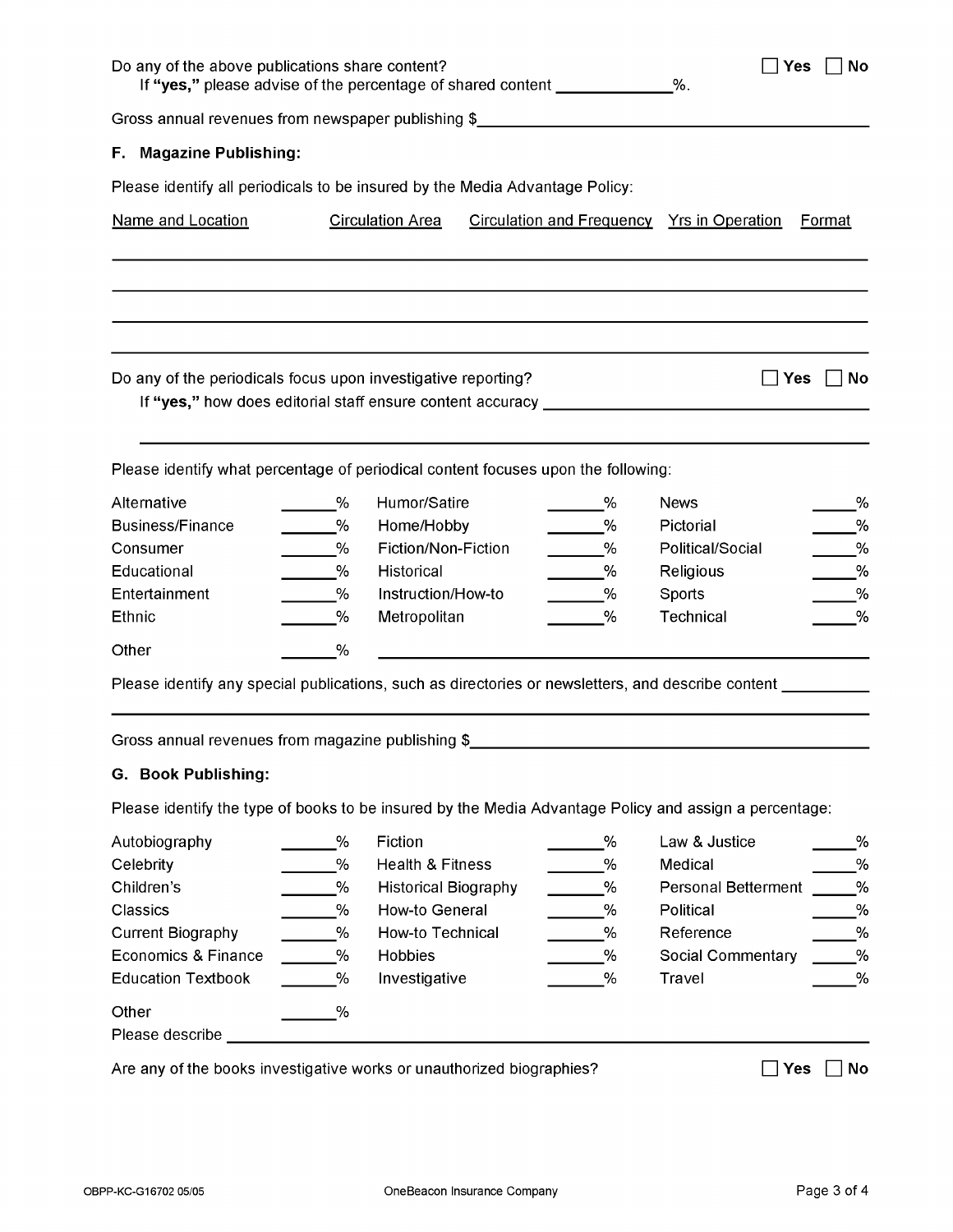|    | Are authors required to indemnify the publisher?<br>If "yes," please explain indemnification arrangement                                                                                                                                                                                                                                                                                              | <b>Yes</b><br>No                                                                                                                                                   |
|----|-------------------------------------------------------------------------------------------------------------------------------------------------------------------------------------------------------------------------------------------------------------------------------------------------------------------------------------------------------------------------------------------------------|--------------------------------------------------------------------------------------------------------------------------------------------------------------------|
|    | Gross annual revenues from book publishing \$                                                                                                                                                                                                                                                                                                                                                         |                                                                                                                                                                    |
| 5. | Systems, Operations and Loss Prevention for Scheduled Media:                                                                                                                                                                                                                                                                                                                                          |                                                                                                                                                                    |
|    | Do news reporters engage in investigative or undercover reporting?<br>Are hidden cameras or microphones used?<br>Are "Letters to the Editor" edited?<br>Is there a procedure for responding to complaints?<br>Are releases used in connection with the publication of photographs?<br>Is there a policy regarding the use of confidential sources?<br>Are delay devices utilized for live broadcasts? | No<br>N/A<br>∣ Yes<br>∃ Yes<br>N/A<br>No<br>N/A<br>$\Box$ Yes<br>No<br>N/A<br>∃ Yes<br>No<br>∃ Yes<br><b>No</b><br>N/A<br>N/A<br>∃ Yes<br>No<br>N/A<br>∃ Yes<br>No |
|    | If scheduled media is published or broadcast in languages other than English, please identify:                                                                                                                                                                                                                                                                                                        |                                                                                                                                                                    |
|    | Asian<br>Spanish<br>$-$ %<br>$\%$<br><b>Middle Eastern</b><br>French, German, Italian<br>%<br>Other foreign language                                                                                                                                                                                                                                                                                  |                                                                                                                                                                    |
|    | What percentage of media content is provided by independent contractors, such as freelancers or stringers?<br>$\%$                                                                                                                                                                                                                                                                                    |                                                                                                                                                                    |
|    | Have procedures been implemented to verify content accuracy?                                                                                                                                                                                                                                                                                                                                          | <b>Yes</b><br>No                                                                                                                                                   |
|    | Are there procedures for responding to complaints and retraction requests?                                                                                                                                                                                                                                                                                                                            | <b>No</b><br><b>Yes</b>                                                                                                                                            |
| 6. | Other Media — Please identify any other media, such as films, online activities or programs to be insured                                                                                                                                                                                                                                                                                             |                                                                                                                                                                    |
|    |                                                                                                                                                                                                                                                                                                                                                                                                       |                                                                                                                                                                    |
|    |                                                                                                                                                                                                                                                                                                                                                                                                       |                                                                                                                                                                    |
|    | Gross annual revenues from other media activities \$                                                                                                                                                                                                                                                                                                                                                  |                                                                                                                                                                    |

### 7. Attachments

Please submit the following information to complete the Application:

- Current financial statement or corporate annual report;
- Promotional materials regarding the services or operations of Applicant;
- Copies of standard hold-harmless agreements and other contracts utilized with advertisers, licensors, licensees, distributors and independent contractors;
- For newspapers and periodicals, please include three consecutive copies of publications to be insured;
- ► For radio and television, include an advertising rate card(s) and program schedule;
- ► For books, please include a current book list; and
- $\vee$  If a new operation, resumes of principals.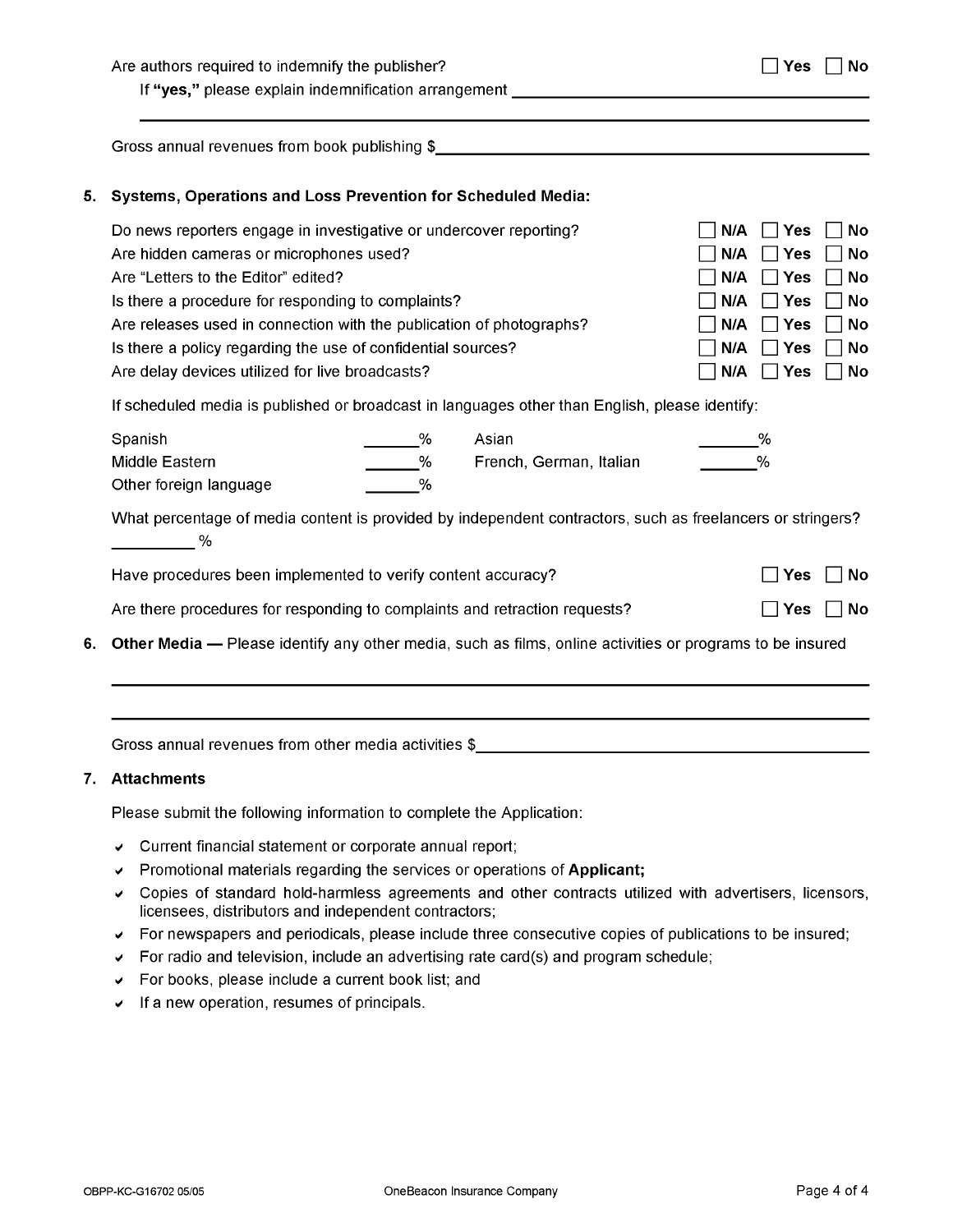| <b>OneBeacon Insurance Company</b> |  |  |
|------------------------------------|--|--|
|------------------------------------|--|--|

c/o First Media

4350 Shawnee Mission Pkwy #350 - Fairway, KS 66205

# Media Advantage Policy®<br>Online Content and Professional Services Supplement

| 1. |                                                                                                                                                                                                                                |      |                                  |                                                            |  |  |  |  |  |  |  |  |  |
|----|--------------------------------------------------------------------------------------------------------------------------------------------------------------------------------------------------------------------------------|------|----------------------------------|------------------------------------------------------------|--|--|--|--|--|--|--|--|--|
| 2. | Applicant's website address(es). Notice and the set of the set of the set of the set of the set of the set of the set of the set of the set of the set of the set of the set of the set of the set of the set of the set of th |      |                                  |                                                            |  |  |  |  |  |  |  |  |  |
| 3. | Identify all subsidiaries, including trade names, and joint ventures to be insured                                                                                                                                             |      |                                  |                                                            |  |  |  |  |  |  |  |  |  |
| 4. |                                                                                                                                                                                                                                |      |                                  |                                                            |  |  |  |  |  |  |  |  |  |
| 5. |                                                                                                                                                                                                                                |      |                                  |                                                            |  |  |  |  |  |  |  |  |  |
| 6. | <b>Gross Annual Revenues:</b><br>United States: \$____________________<br>Canada:<br>International:                                                                                                                            |      | $\frac{1}{2}$<br>$\frac{1}{2}$   |                                                            |  |  |  |  |  |  |  |  |  |
|    | Gross annual sales from e-commerce \$                                                                                                                                                                                          |      |                                  |                                                            |  |  |  |  |  |  |  |  |  |
| 7. | <b>Business Operations</b>                                                                                                                                                                                                     |      |                                  |                                                            |  |  |  |  |  |  |  |  |  |
|    | Please assign a percentage to receipts generated from the following services:<br>a.                                                                                                                                            |      |                                  |                                                            |  |  |  |  |  |  |  |  |  |
|    | <b>Application Service Provider</b>                                                                                                                                                                                            | %    | Games                            | $\%$                                                       |  |  |  |  |  |  |  |  |  |
|    | <b>Commercial Online Service</b>                                                                                                                                                                                               | %    | Internet Access Provider         | %                                                          |  |  |  |  |  |  |  |  |  |
|    | <b>Content Provider</b>                                                                                                                                                                                                        | %    | Internet/Intranet Development    | %                                                          |  |  |  |  |  |  |  |  |  |
|    | Database Services                                                                                                                                                                                                              | %    | Search Engine Design             | %                                                          |  |  |  |  |  |  |  |  |  |
|    | Domain Name Registration                                                                                                                                                                                                       | %    | Software Development             | %                                                          |  |  |  |  |  |  |  |  |  |
|    | E-Commerce                                                                                                                                                                                                                     | %    | <b>Virtual Community Hosting</b> | %<br>$\overline{\phantom{a}}$ and $\overline{\phantom{a}}$ |  |  |  |  |  |  |  |  |  |
|    | <b>Electronic BBS</b>                                                                                                                                                                                                          | $\%$ | Web Page Design                  | %                                                          |  |  |  |  |  |  |  |  |  |
|    | E-Mail                                                                                                                                                                                                                         | %    | Web Page Hosting                 | %                                                          |  |  |  |  |  |  |  |  |  |
|    | Forum Hosting/Management                                                                                                                                                                                                       | %    | Web Page Maintenance             | %                                                          |  |  |  |  |  |  |  |  |  |
|    | Other                                                                                                                                                                                                                          | %    | Please Describe                  |                                                            |  |  |  |  |  |  |  |  |  |

- b. Please describe activities and services the Applicant wants to insure
-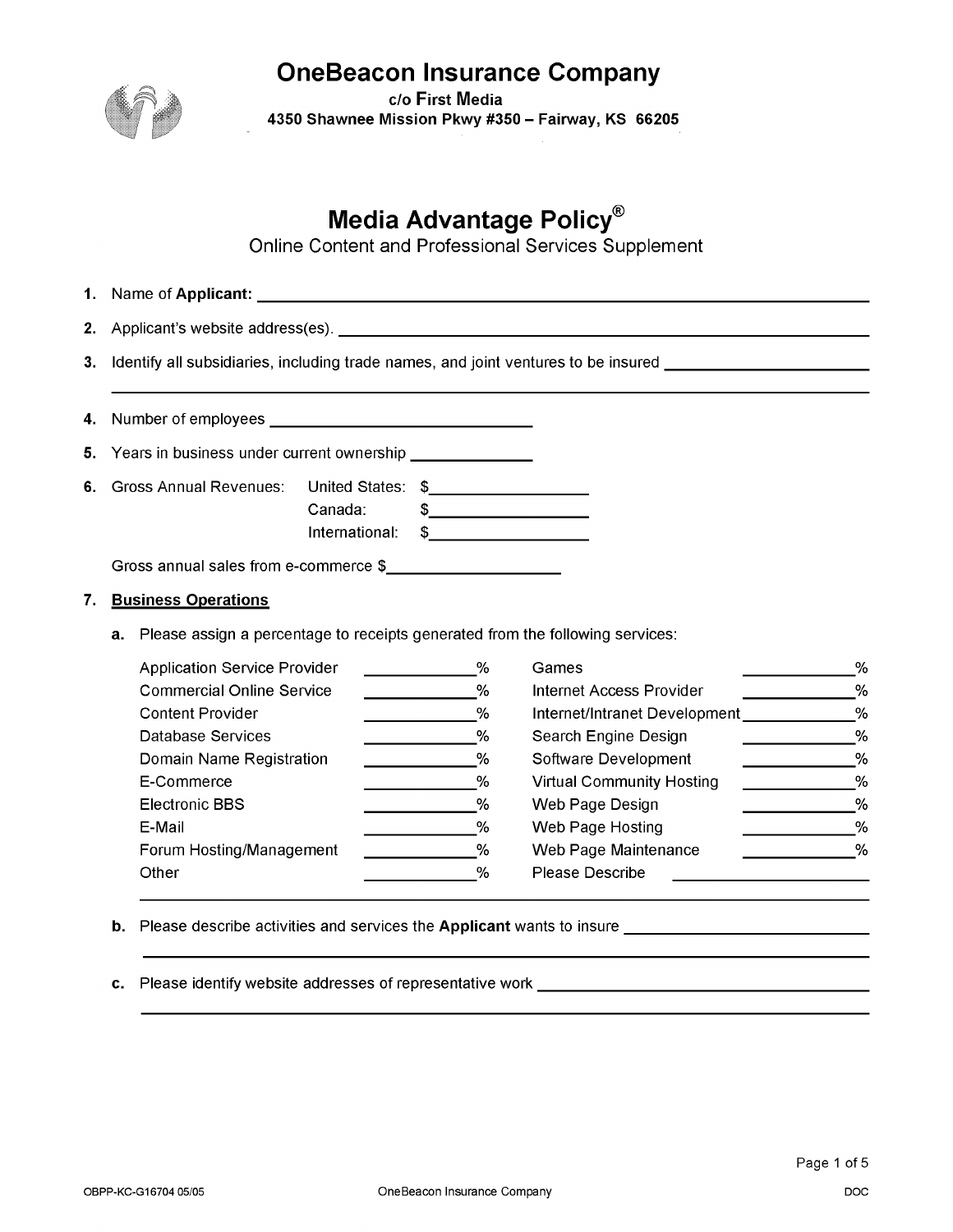|  |  | <b>d.</b> If applicable, please $\vee$ the type of content disseminated by the Applicant: |  |  |  |
|--|--|-------------------------------------------------------------------------------------------|--|--|--|
|  |  |                                                                                           |  |  |  |

| α. | It applicable, please $\vee$ the type of content disseminated by the Applicant:<br><b>Adult Only</b>                                                                                                                                 | Financial                                |
|----|--------------------------------------------------------------------------------------------------------------------------------------------------------------------------------------------------------------------------------------|------------------------------------------|
|    | Advertising                                                                                                                                                                                                                          | Games                                    |
|    | Children's                                                                                                                                                                                                                           | <b>News</b>                              |
|    | Database (Identify)                                                                                                                                                                                                                  | Software                                 |
|    | <b>Digital Music</b>                                                                                                                                                                                                                 | Sports                                   |
|    | Educational                                                                                                                                                                                                                          | Other                                    |
|    |                                                                                                                                                                                                                                      |                                          |
|    |                                                                                                                                                                                                                                      |                                          |
| е. | Does the Applicant comply with the Children's Online Privacy Protection Act<br>(COPPA)?                                                                                                                                              | No<br>Yes                                |
| f. | Does the Applicant web cast music?                                                                                                                                                                                                   | No<br><b>Yes</b>                         |
|    | If "yes," does the Applicant comply with statutory licenses?                                                                                                                                                                         | $\Box$ Yes<br> No                        |
| g. | Please identify percentage of content created by Applicant _________                                                                                                                                                                 | %                                        |
| h. |                                                                                                                                                                                                                                      |                                          |
| i. | Are consents and licenses procured for unoriginal content, including its use on<br>the Internet?                                                                                                                                     | <b>Yes</b><br>No                         |
| j. | Please v interactive features offered through Applicant's service:                                                                                                                                                                   |                                          |
|    | Auction<br>Downloads                                                                                                                                                                                                                 | <b>Search Engines</b>                    |
|    | <b>BBS</b><br>E-Commerce                                                                                                                                                                                                             |                                          |
|    | Chat Room<br>E-Mail                                                                                                                                                                                                                  |                                          |
|    | Other                                                                                                                                                                                                                                |                                          |
| k. | Who operates Applicant's web server?                                                                                                                                                                                                 | Applicant _________ Outsourced _________ |
|    | If outsourced, name of company. <b>contract the contract of the contract of the contract of the contract of the contract of the contract of the contract of the contract of the contract of the contract of the contract of the </b> |                                          |
| L. | Does the Applicant store, control or maintain confidential financial or personal                                                                                                                                                     |                                          |
|    | information on its own server(s)?                                                                                                                                                                                                    | No<br><b>Yes</b>                         |
|    | m. What is the uptime goal for Applicant's system?                                                                                                                                                                                   |                                          |
|    | More than 99%                                                                                                                                                                                                                        |                                          |
|    | 98-99%                                                                                                                                                                                                                               |                                          |
|    | 96-98%                                                                                                                                                                                                                               |                                          |
|    | less than 96%                                                                                                                                                                                                                        |                                          |
| n. | If Applicant is an Internet access provider, how much capacity is currently being utilized by subscribers?                                                                                                                           |                                          |
|    | More than 90%                                                                                                                                                                                                                        |                                          |
|    | 75-90%                                                                                                                                                                                                                               |                                          |
|    | 50-75%                                                                                                                                                                                                                               |                                          |
|    | less than 50%                                                                                                                                                                                                                        |                                          |
|    | Please describe how Applicant assures that there will be sufficient capacity to handle increases in                                                                                                                                  |                                          |

subscribers.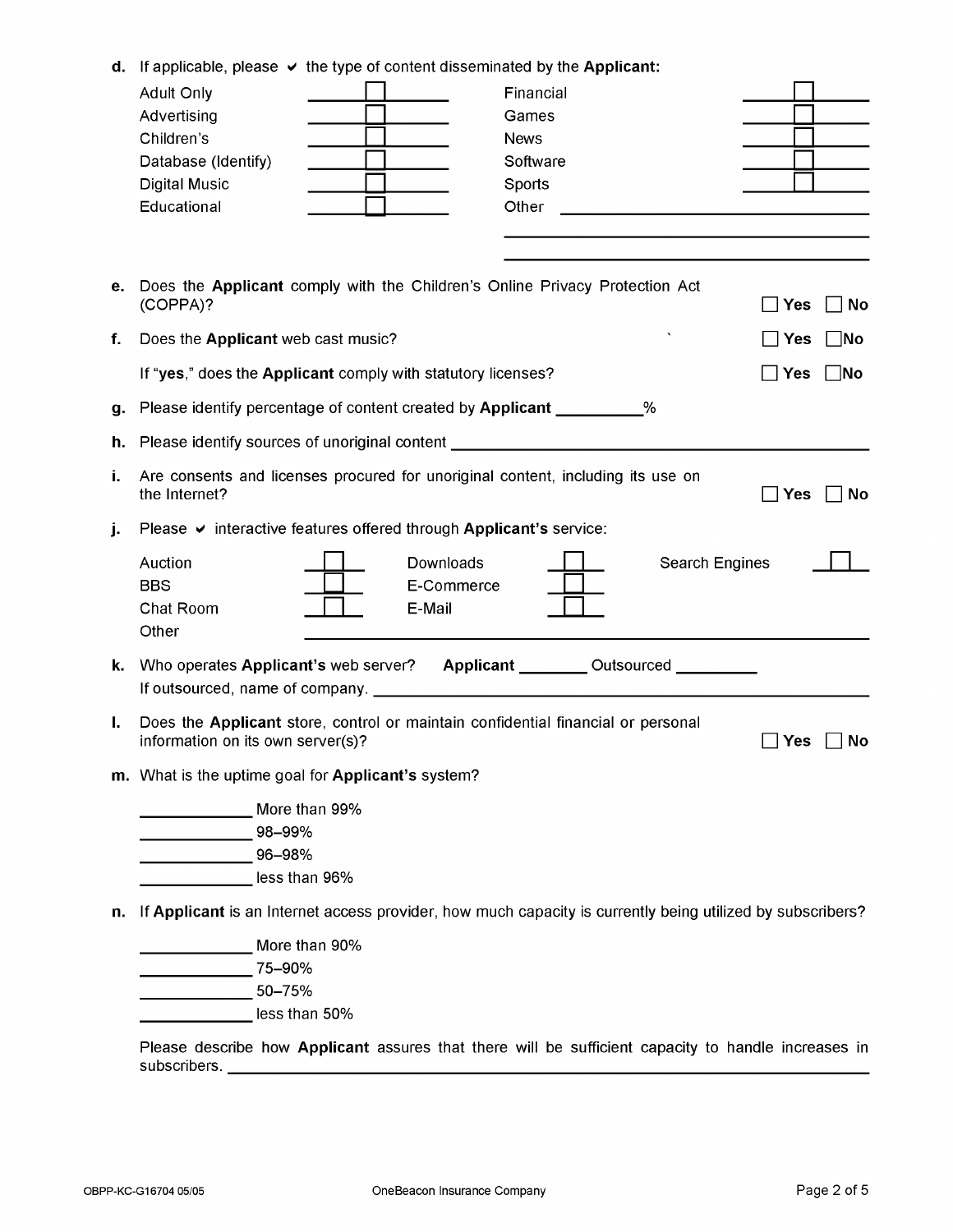### 8. Client Information

|    |    | <b>a.</b> Are agreements utilized with all users, clients and subscribers of Internet<br>Services?                                                                                                                                                                                            |                                                                           | Yes                                                          | l No                                   |
|----|----|-----------------------------------------------------------------------------------------------------------------------------------------------------------------------------------------------------------------------------------------------------------------------------------------------|---------------------------------------------------------------------------|--------------------------------------------------------------|----------------------------------------|
|    |    | <b>b.</b> Do they contain hold harmless or indemnity agreements for the benefit of the<br>applicant?                                                                                                                                                                                          |                                                                           | l Yes                                                        | No                                     |
|    | с. | Is there a procedure in place for dealing with third party complaints regarding<br>content or Internet-related services?                                                                                                                                                                      |                                                                           | Yes                                                          | No.                                    |
|    |    | d. Describe methods of ensuring quality and accuracy of service and products ______________________                                                                                                                                                                                           |                                                                           |                                                              |                                        |
|    | е. | Please assign a percentage to client composition: Business _____% Consumers _____% Other ______                                                                                                                                                                                               |                                                                           |                                                              |                                        |
| 9. |    | <b>Subcontractor and Independent Contractor Information</b>                                                                                                                                                                                                                                   |                                                                           |                                                              |                                        |
|    |    | a. Are subcontractors and independent contractors utilized?<br>If "yes," for what purpose with the control of the control of the control of the control of the control of the control of the control of the control of the control of the control of the control of the control of the contro |                                                                           | $\Box$ Yes                                                   | ∣No                                    |
|    |    | <b>b.</b> Are hold harmless contracts utilized?                                                                                                                                                                                                                                               |                                                                           | <b>Yes</b>                                                   | No                                     |
|    | с. | Are such individuals required to provide proof of insurance?                                                                                                                                                                                                                                  |                                                                           | Yes                                                          | No                                     |
|    |    |                                                                                                                                                                                                                                                                                               |                                                                           |                                                              |                                        |
|    |    | 10. Loss Prevention                                                                                                                                                                                                                                                                           |                                                                           |                                                              |                                        |
|    |    | a. Has counsel with expertise in Applicant's <i>electronic</i> business and operations<br>been consulted in respect to contracts utilized with users, clients, subscribers<br>and independent contractors?                                                                                    |                                                                           | Yes                                                          | No                                     |
|    |    |                                                                                                                                                                                                                                                                                               |                                                                           |                                                              |                                        |
|    | с. | Please advise of policy for editing and/or removing libelous, controversial or infringing online content.                                                                                                                                                                                     |                                                                           |                                                              |                                        |
|    |    | How often is such material removed on a monthly basis?                                                                                                                                                                                                                                        |                                                                           |                                                              |                                        |
|    | d. | Please advise if licenses are procured from the following owners of intellectual property rights:                                                                                                                                                                                             |                                                                           |                                                              |                                        |
|    |    | <b>Authors of Content</b><br>Film Clip Owners/Streaming Video<br><b>Music Licensing Associations</b><br><b>Music Producers</b><br>Software Individuals<br>Individuals Whose Name of Likeness is Used                                                                                          | <b>Yes</b><br>Yes<br><b>Yes</b><br><b>Yes</b><br><b>Yes</b><br><b>Yes</b> | <b>No</b><br><b>No</b><br>No<br>No<br><b>No</b><br><b>No</b> | N/A<br>N/A<br>N/A<br>N/A<br>N/A<br>N/A |
|    |    |                                                                                                                                                                                                                                                                                               |                                                                           |                                                              |                                        |
|    | е. |                                                                                                                                                                                                                                                                                               |                                                                           |                                                              |                                        |
|    | f. | What steps have been taken to minimize exposure ________________________________                                                                                                                                                                                                              |                                                                           |                                                              |                                        |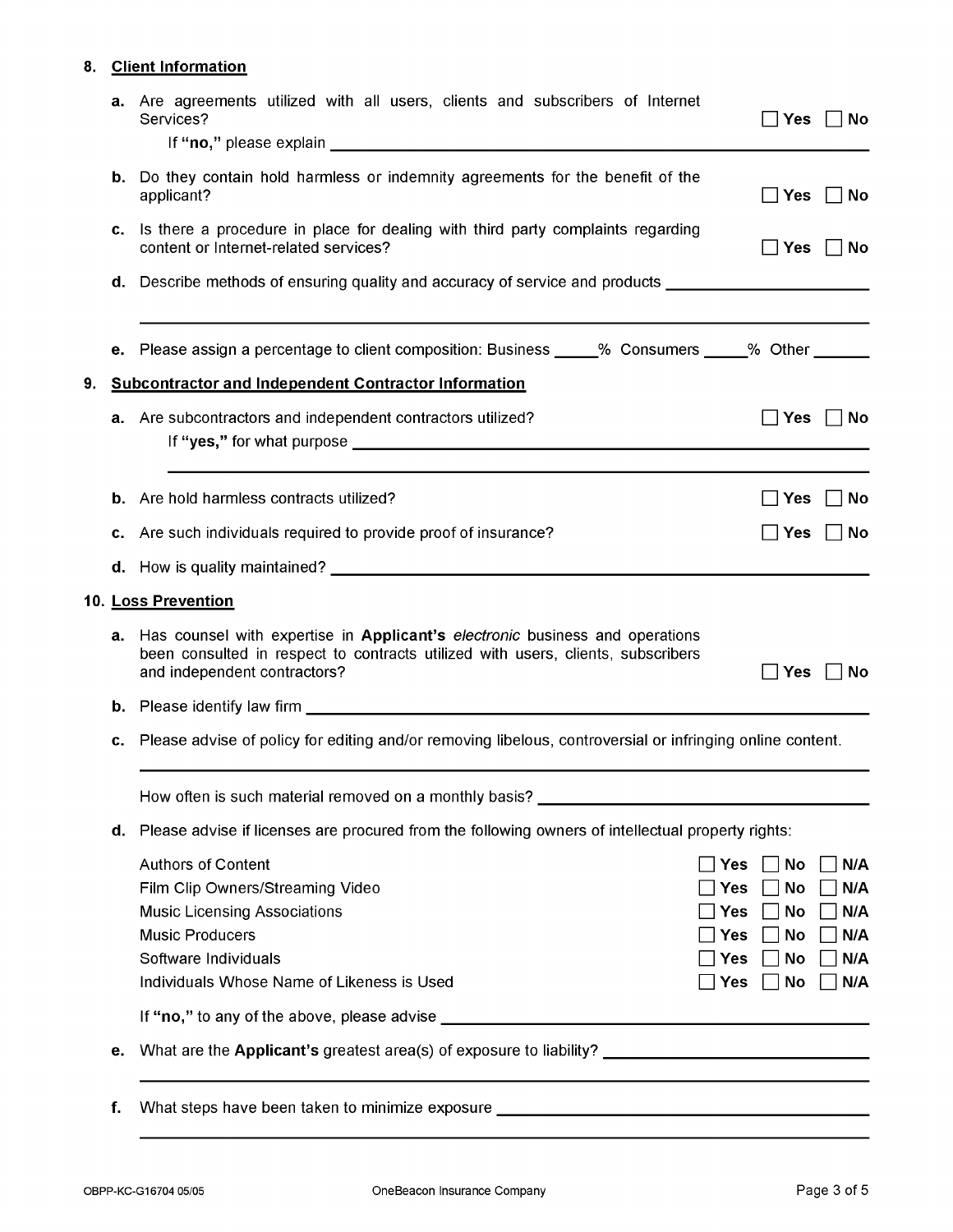- g. Check methods utilized to eliminate intrusions so that they do not disable Applicant's systems and safeguard the integrity and protect the confidentiality of information collected, stored or disseminated online from unauthorized access, interception, virus or other corruption:
	- (1) Update virus scanning software



(2) Antivirus software scans hard drives:



- \_full time in background
- (3) Firewalls:
	- one at border
	- one, but it protects DMZ and the intranet separately
		- two, protecting DMZ and protecting intranet
	- none
	- \_ other
- (4) Encryption used for payment by credit card/debit card/smart card:



(5) Remote access requires:

|  | password             |
|--|----------------------|
|  | user ID              |
|  | one time PIN         |
|  | digital certificates |
|  | other                |

(6) Does Applicant have a backup plan in place that provides continuity of online services in the event unauthorized access results in a systems failure?  $\Box$  Yes  $\Box$  No

|    | h. Have security systems ever been breached?<br>If "yes," provide details and advise if corrective measures have been taken | l Yes         | No |
|----|-----------------------------------------------------------------------------------------------------------------------------|---------------|----|
| i. | Average number of attempts made on a monthly basis by third parties to breach security                                      |               |    |
| Ĺ. | Has Applicant used any outside services to audit or assess the security of its<br>network?                                  | ∣ Yes         | No |
|    | Please describe.                                                                                                            |               |    |
|    | Was the website certified?                                                                                                  | $\exists$ Yes | Νo |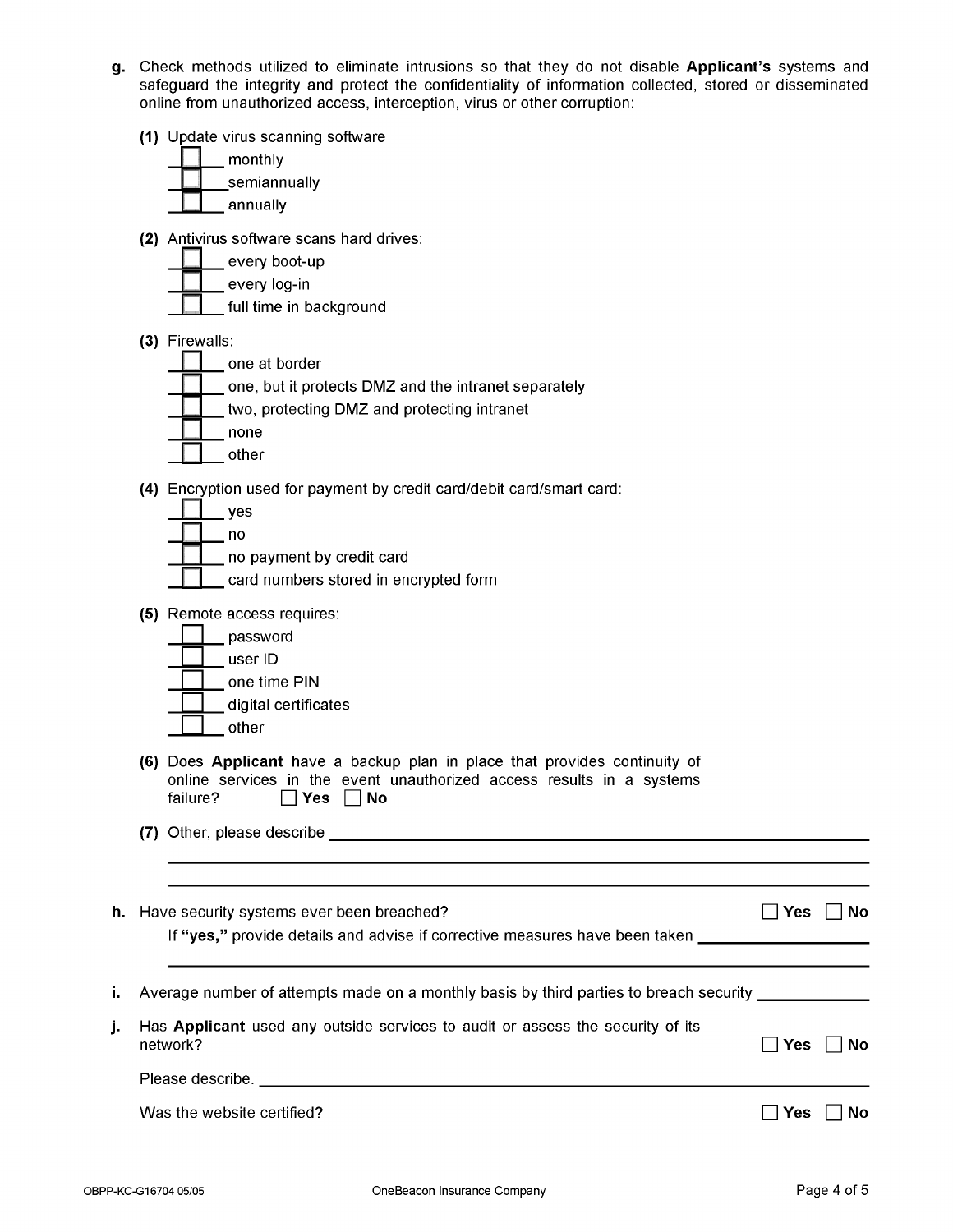| k. | Does the Applicant link to or frame other websites?<br>If "yes," please describe and advise if permission obtained                                                                                                                       | Yes        | No. |
|----|------------------------------------------------------------------------------------------------------------------------------------------------------------------------------------------------------------------------------------------|------------|-----|
|    | Does the Applicant have coverage for completed products and operations?                                                                                                                                                                  | <b>Yes</b> | No. |
|    | <b>m.</b> Are employees with responsibility for website content and development trained<br>in respect to intellectual property rights, defamation, newsgathering and privacy<br>rights?                                                  | <b>Yes</b> | No. |
|    | n. Has any third party reported damages as a result of a systems intrusion,<br>tampering, data loss, hacking, data theft or similar type of incident involving<br>Applicant's website?<br>If "yes," please describe incident and damages | <b>Yes</b> | No. |

### 11. Attachments

Please submit the following information to complete your Application:

- Current financial statement or corporate annual report;
- Copies of standard hold harmless agreements utilized with clients and independent contractors;
- ↓ Terms of service agreements utilized with users and/or subscribers;
- ↓ Copies of contracts utilized with website advertisers and/or vendors supplying products and services to Applicant;
- ↓ Promotional materials regarding the services or operations of Applicant; and
- $\vee$  If a new business, resumes of principals.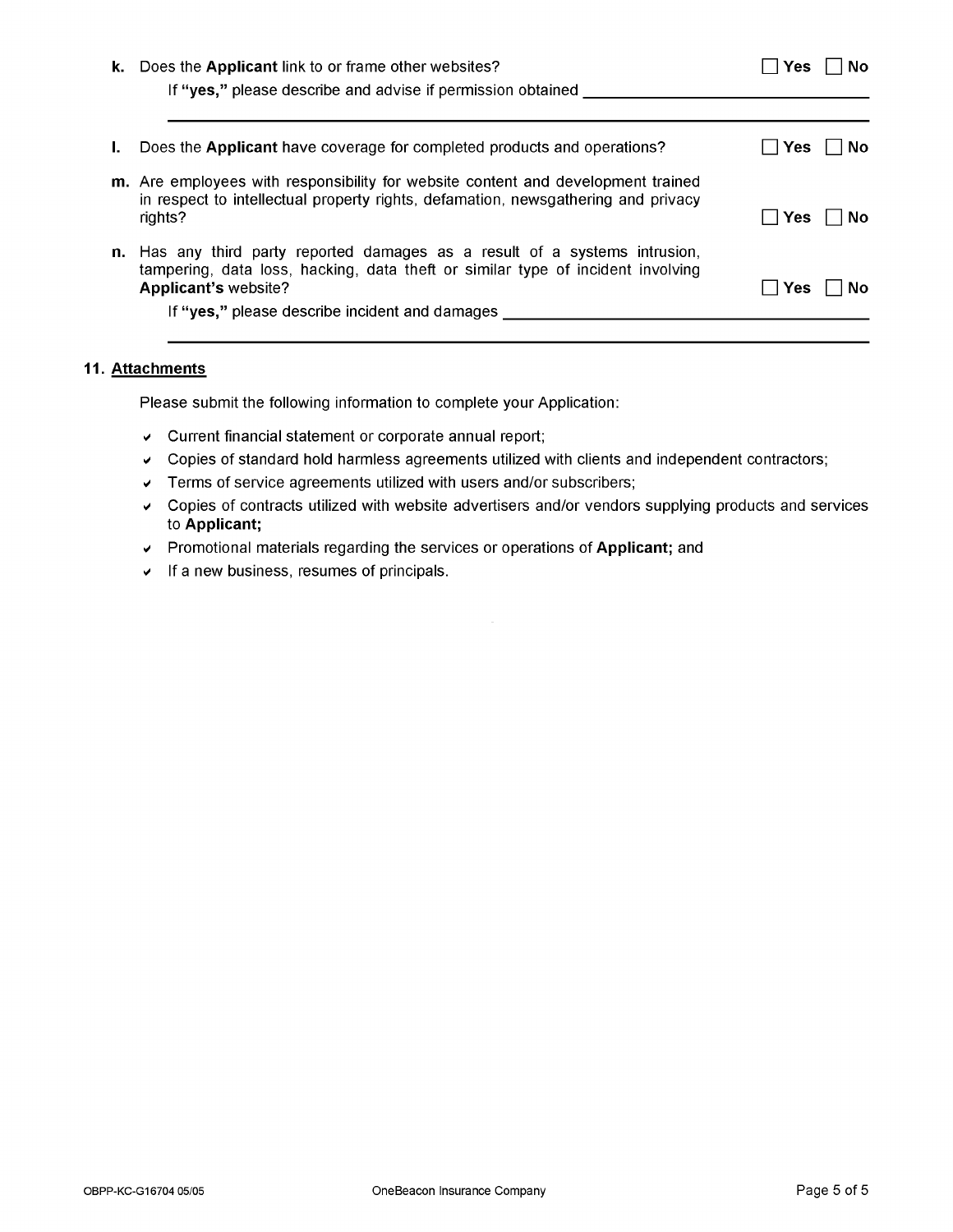

913.384.4800 t 913.384.4822 f

onebeaconpro.com

### **Media Advantage Policy® Post Production Questionnaire**

| List all subsidiaries and/or trade names to be insured by the Media Advantage Policy                                                                                                                                          |                    |
|-------------------------------------------------------------------------------------------------------------------------------------------------------------------------------------------------------------------------------|--------------------|
|                                                                                                                                                                                                                               |                    |
|                                                                                                                                                                                                                               |                    |
|                                                                                                                                                                                                                               |                    |
|                                                                                                                                                                                                                               |                    |
|                                                                                                                                                                                                                               |                    |
| Digitalization: _____%                                                                                                                                                                                                        |                    |
| Editing:<br>$\frac{9}{6}$                                                                                                                                                                                                     |                    |
| $\%$                                                                                                                                                                                                                          |                    |
| Voiceovers: %*                                                                                                                                                                                                                |                    |
| $\%$                                                                                                                                                                                                                          |                    |
| Other: 6. Describe: 2004 Channel Communication of the Channel Channel Channel Channel Channel Channel Channel Channel Channel Channel Channel Channel Channel Channel Channel Channel Channel Channel Channel Channel Channel |                    |
| *Does the applicant provide celebrity sound-alike voiceovers?                                                                                                                                                                 | <b>No</b><br>Yes   |
| If yes, is this done with written permission from the celebrity?                                                                                                                                                              | _ Yes<br><b>No</b> |
|                                                                                                                                                                                                                               |                    |
|                                                                                                                                                                                                                               |                    |
|                                                                                                                                                                                                                               |                    |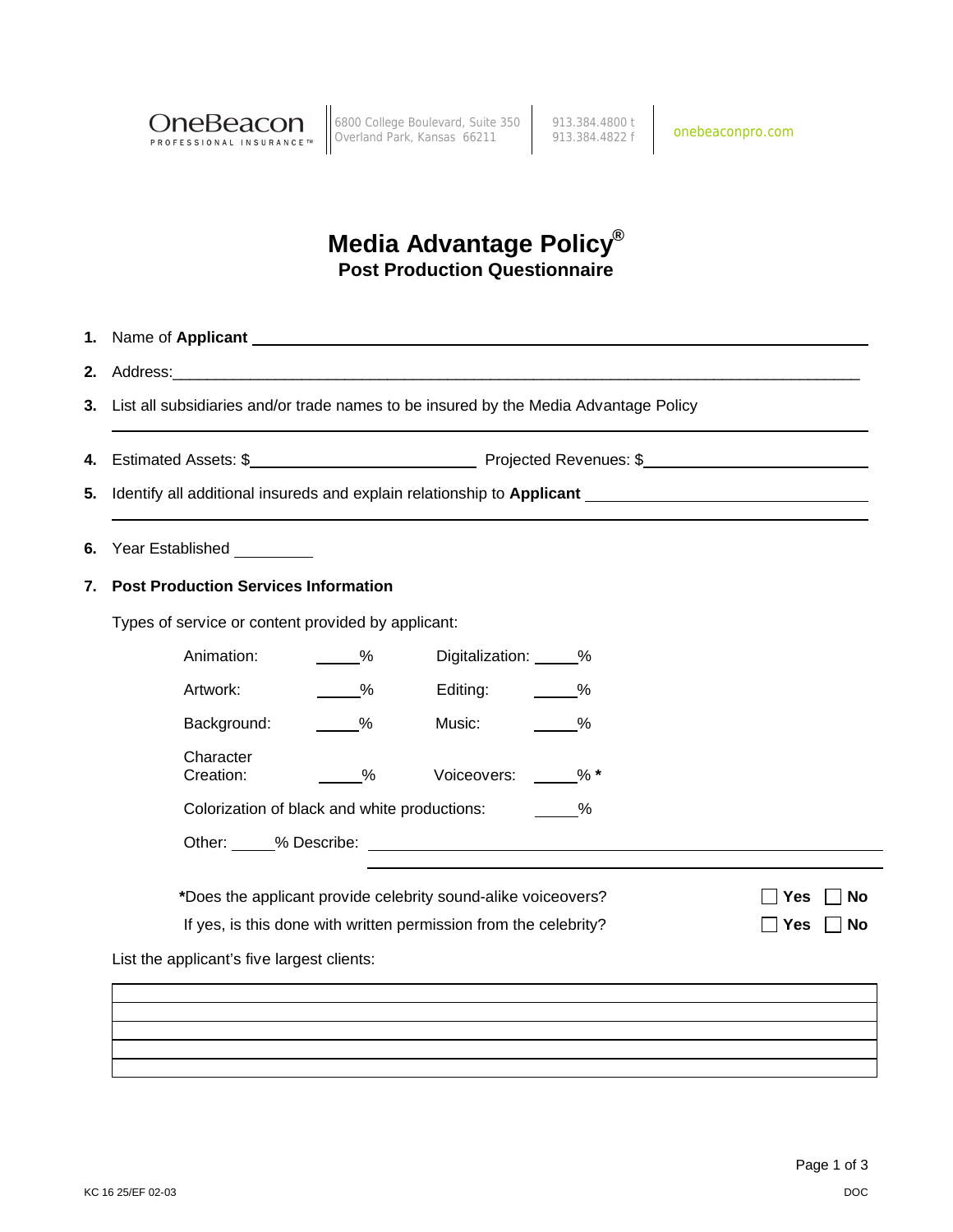### **7. Web Site Information**

|    |    | a. Does applicant maintain a web site for which coverage is needed?                                          | Yes<br>∣ ∣No              |
|----|----|--------------------------------------------------------------------------------------------------------------|---------------------------|
|    |    | b. Describe the purpose of the web site: example and the purpose of the web site:                            |                           |
|    |    | c. Percentage of content created by: Applicant: $\frac{1}{2}$<br>third party/independent contractor: ______% |                           |
|    |    | d. Are third party/independent contractor content providers required to:                                     |                           |
|    |    | 1. execute hold-harmless agreements?                                                                         | $\vert$ $\vert$ No<br>Yes |
|    |    | 2. provide proof of insurance?                                                                               | Yes<br>  No               |
|    |    | e. Are licenses, consents or releases obtained for using third-party content on this site?                   | Yes No                    |
|    |    | f. Does web site provide the following (check those that apply):                                             |                           |
|    |    | _ Chat Room<br>__ Bulletin Board<br>___ Blogging                                                             | Music                     |
|    |    | E-commerce _____ E-mail<br>Downloads                                                                         | Games                     |
|    |    |                                                                                                              |                           |
|    |    | g. Does web site comply with Children's Online Privacy Protection Act (COPPA)?                               | Yes  <br>  No             |
|    |    | h. Is all private, sensitive or confidential information encrypted?                                          | Yes  <br>  No             |
|    |    | Does the web site contain a user agreement and privacy statement?                                            | No<br>Yes                 |
|    | j. | Does Applicant process credit card sales on their web site?                                                  | No<br>Yes                 |
|    |    | If Yes, is a "secure" web site used for these transactions?                                                  | No<br>Yes                 |
|    |    | If Yes, are these transactions encrypted?                                                                    | No<br>Yes $ $             |
| 8. |    | <b>Risk Management and Clearance Procedures</b>                                                              |                           |
|    |    | Have clearance procedures been reviewed by legal counsel?                                                    | Yes<br>No                 |
|    |    | Does legal review content created by or on behalf of applicant?                                              | <b>Yes</b><br>No          |
|    |    | If "No," describe clearance procedures for Copyrights/Trademarks of                                          |                           |
|    |    | Does the applicant use independent contractors?                                                              | ∣ Yes<br>No               |
|    |    |                                                                                                              |                           |
|    |    | Does applicant use a written contract with independent contractors?                                          | Yes<br><b>No</b>          |
|    |    | Does applicant require independent contractors to carry E&O insurance?                                       | Yes<br><b>No</b>          |
|    |    | What controls are in place to ensure the quality and originality of the work                                 |                           |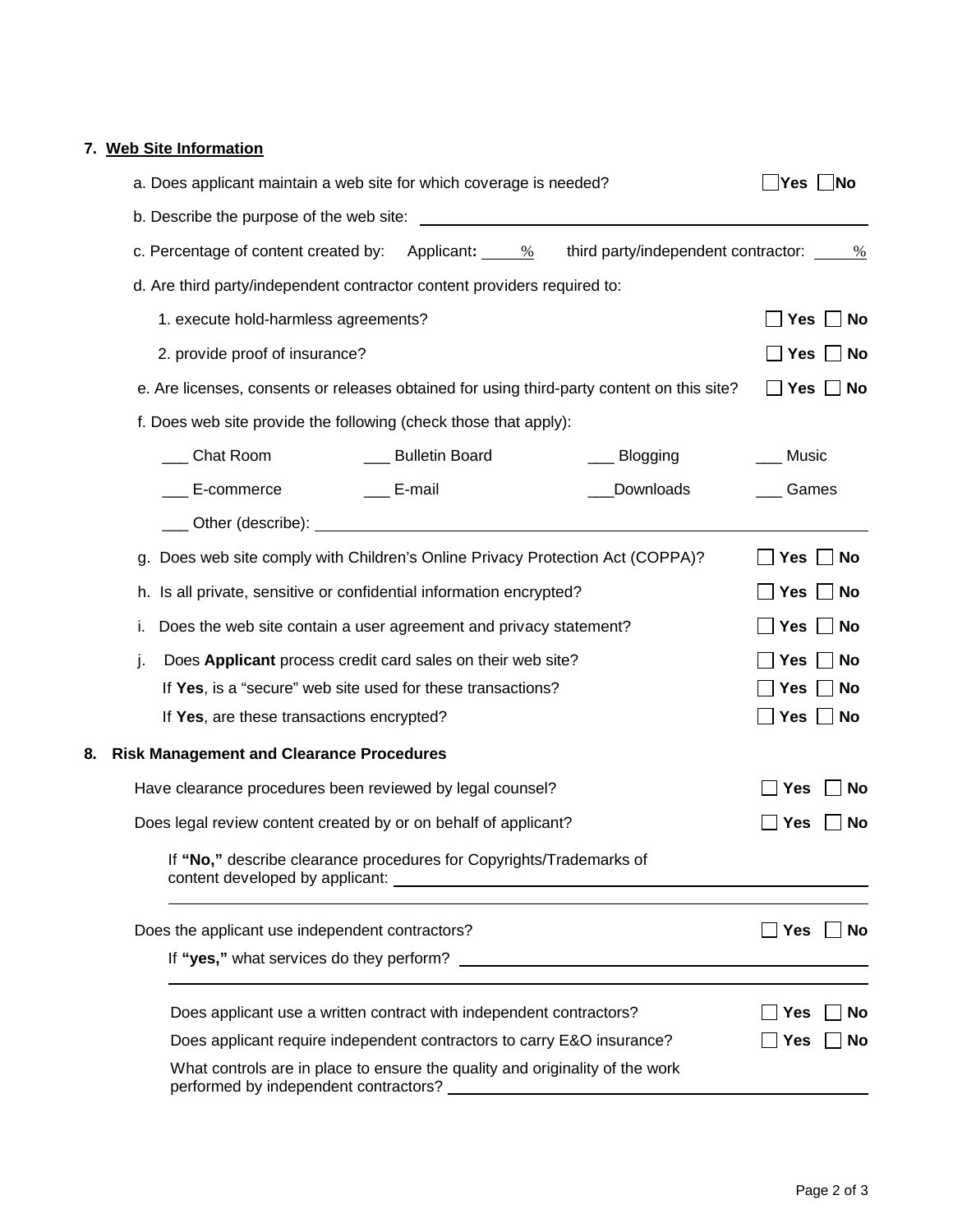| Do clients review and approve work prior to finishing the project?                                                                                                                                                                                                                                                                                                          |                      |           |                                    | Yes                  | No            |
|-----------------------------------------------------------------------------------------------------------------------------------------------------------------------------------------------------------------------------------------------------------------------------------------------------------------------------------------------------------------------------|----------------------|-----------|------------------------------------|----------------------|---------------|
| Does applicant obtain written approval from client upon completion of work?                                                                                                                                                                                                                                                                                                 |                      |           |                                    | Yes                  | <b>No</b>     |
| 9. Media Counsel                                                                                                                                                                                                                                                                                                                                                            |                      |           |                                    |                      |               |
| Does applicant have legal counsel on retainer?                                                                                                                                                                                                                                                                                                                              |                      |           |                                    | $\Box$ Yes $\Box$ No |               |
|                                                                                                                                                                                                                                                                                                                                                                             |                      |           |                                    |                      |               |
|                                                                                                                                                                                                                                                                                                                                                                             |                      |           |                                    |                      |               |
|                                                                                                                                                                                                                                                                                                                                                                             |                      |           |                                    |                      |               |
|                                                                                                                                                                                                                                                                                                                                                                             |                      |           |                                    |                      |               |
| Does applicant have in-house counsel?                                                                                                                                                                                                                                                                                                                                       |                      |           |                                    | l IYes I INo         |               |
|                                                                                                                                                                                                                                                                                                                                                                             |                      |           | Telephone Management Communication |                      |               |
| Does counsel perform intellectual property searches for content created<br>by or on behalf of the applicant?                                                                                                                                                                                                                                                                |                      |           |                                    |                      | $Yes \mid No$ |
| 10. Claim Information<br>Has the Applicant or any subsidiary been involved in a media liability claim or<br>lawsuit in the past five years arising from content development activities?                                                                                                                                                                                     |                      |           |                                    | <b>Yes</b>           | No            |
| If "yes", attach complete details including details of the work, amount of<br>defense costs, judgment or settlement or, if applicable, reserved amounts.<br>Is the Applicant. Aware of any situation that could give rise to a claim under<br>the Media Advantage policy being applied for?<br>If "yes", attach complete details including the date the claim was reported. |                      |           |                                    | Yes                  | <b>No</b>     |
| Has the Applicant had media/E&O liability insurance in the past three years?<br>If "yes," please identify the following or attach Declarations:                                                                                                                                                                                                                             |                      |           |                                    | <b>Yes</b>           | <b>No</b>     |
| <b>Insurer</b><br>1.                                                                                                                                                                                                                                                                                                                                                        | <b>Policy Limits</b> | Retention | Policy Term                        |                      | Premium       |
| 2.                                                                                                                                                                                                                                                                                                                                                                          |                      |           |                                    |                      |               |
|                                                                                                                                                                                                                                                                                                                                                                             |                      |           |                                    |                      |               |

3.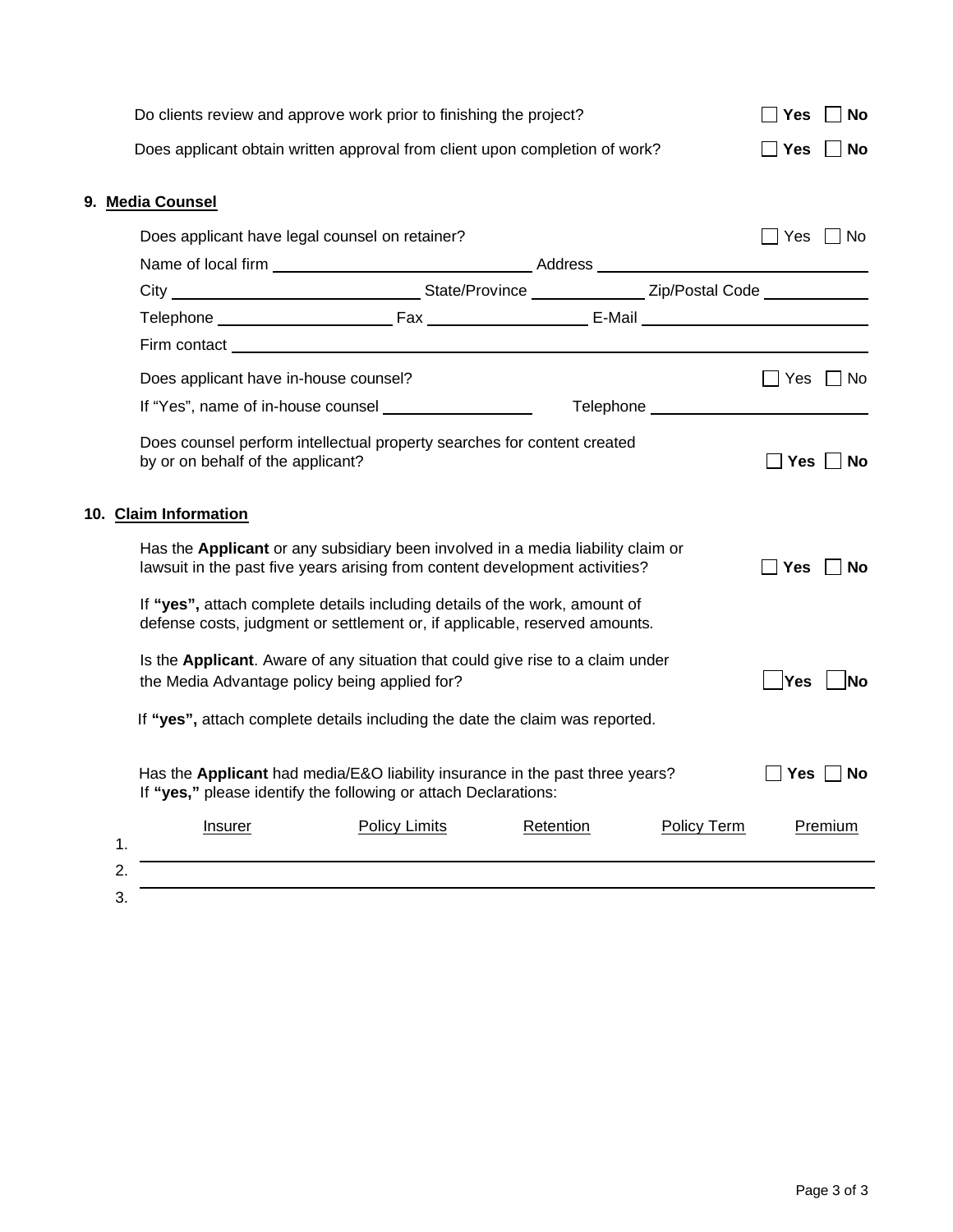| <b>OneBeacon Insurance Company</b> |  |  |
|------------------------------------|--|--|
|------------------------------------|--|--|

c/o First Media

4350 Shawnee Mission Pkwy #350 - Fairway, KS 66205

# Media Advantage Policy®<br>Personal Appearance and Media Contributor Supplement

| 1. |    | Name of Applicant <u>Name of Applicant</u>                                                               |
|----|----|----------------------------------------------------------------------------------------------------------|
| 2. |    | Describe the nature of the services or activities for which coverage is desired ____________________     |
|    |    | Is merchandising planned in connection with the work?<br>No<br>∣ Yes                                     |
| 3. |    | Public speaking engagements, panel discussions and guest appearances on television or radio<br>programs: |
|    | а. | Number of engagements or appearances per year ____________                                               |
|    |    | <b>b.</b> Gross annual revenues derived from these activities \$                                         |
|    | c. | Describe program format and Applicant's participation <b>Description</b>                                 |
|    | d. |                                                                                                          |
| 4. |    | Contributing editor, author, free-lance writer or advisor for third-party publications:                  |
|    | е. | Number of articles published per year as:                                                                |
|    |    | Contributing Editor<br>Contributing Author<br><b>Publications Advisor</b><br>Free-lance Writer           |
|    | f. | List publications to which Applicant has contributed or acted as advisor:                                |
|    |    |                                                                                                          |
|    | a. |                                                                                                          |
|    |    |                                                                                                          |
|    |    | Gross annual revenues derived from these activities $\frac{1}{2}$                                        |